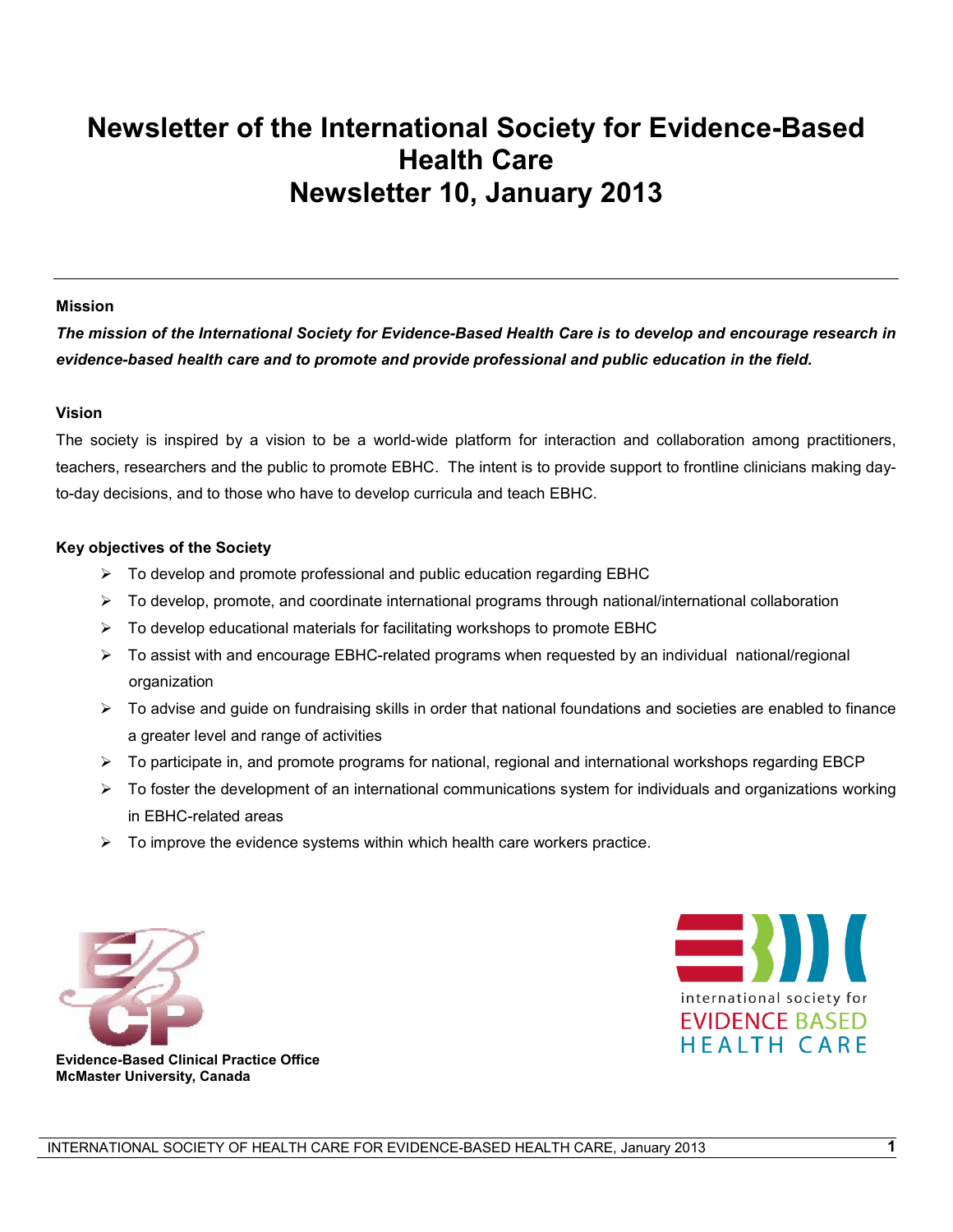# **TABLE OF CONTENTS**

# **EDITORIALS**

| Cartoon Hilda Bastian                                                                                            |  |
|------------------------------------------------------------------------------------------------------------------|--|
| All trials registered; all results reported measurements contained a substitution of the set of the set of the   |  |
| More research and guidance about efficient strategies for monitoring and updating clinical practice is needed. 5 |  |
|                                                                                                                  |  |

# **TEACHING & PRACTICE TIPS**

# **RESEARCH & REVIEWS**

| Mobilizing EBM education by a national literature searching and appraisal championship                              | 16 |
|---------------------------------------------------------------------------------------------------------------------|----|
|                                                                                                                     |    |
| Dissemination of systematic reviews in hospital setting: a comparative survey for diffusing the cochrane library.17 |    |
|                                                                                                                     |    |

# **RESOURCES & REVIEWS**

|--|--|--|

# **WORKSHOPS AND CONFERENCES**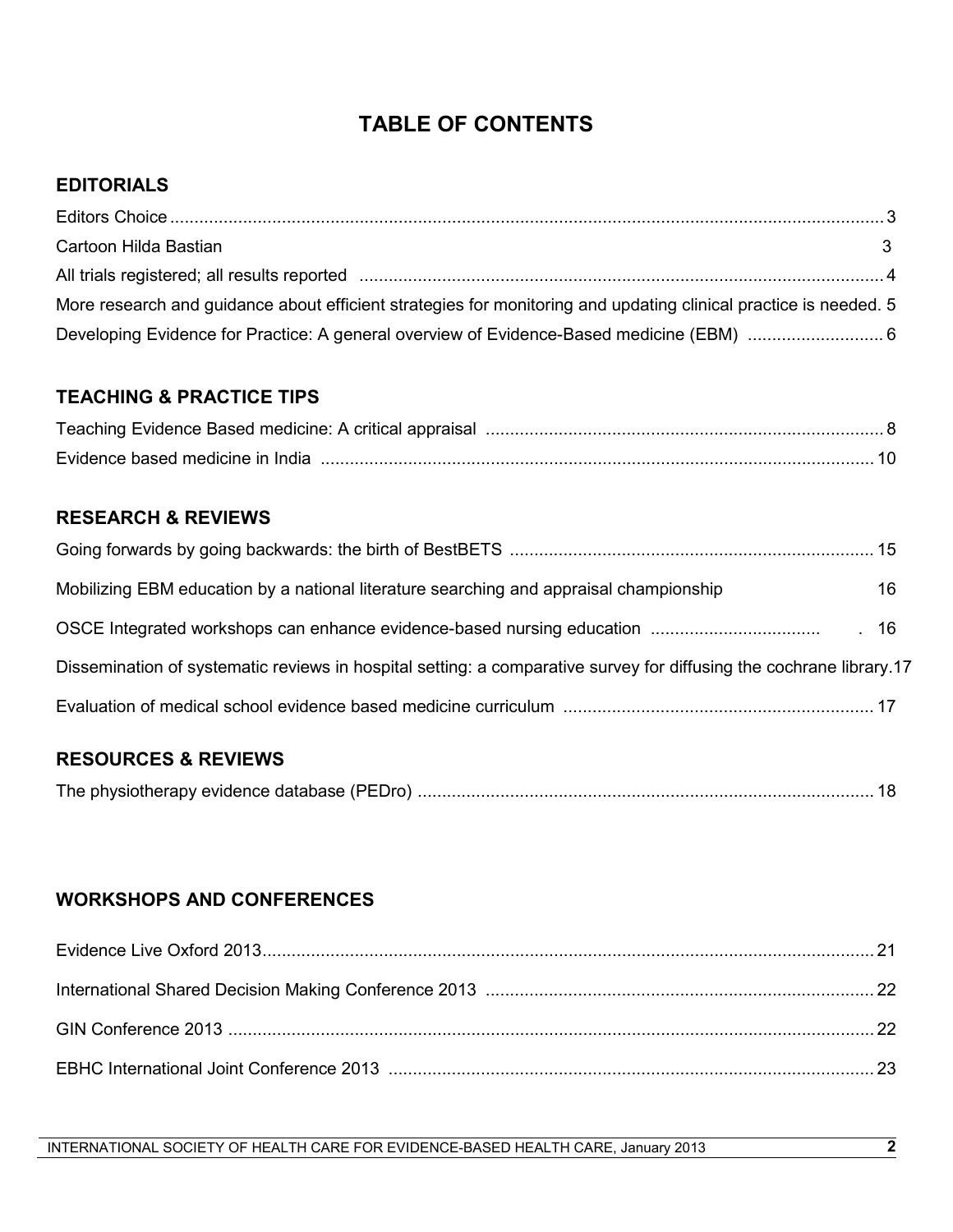# **Editorials**

#### Editors Choice

The first ISEHC Conference in October last year was a huge success with over 200 attendees, and a substantial impact on EBM in India and elsewhere. In this issue there are a few of the Abstracts from the conference, and also an editorial from the Journal of Clinical Epidemiology on the development of EBM in India by Kameshwar Prasad, who organised the conference. These are all worth a read.

One of the clear needs from the conference was more guidance and models of evidence-based practice curriculums, and we'd appreciate suggestions and submissions - which should go to Craig Mellis. In this issue we've extracted part of the EBM curriculum document for Fiji which has an interesting breakdown of the teaching in different terms, showing more integration than many courses. And there is a viewpoint on the difficulties of practicing and teaching EBM in Libya, where there is little support and infrastructure.

What is the impact of practicing EBM on research? No randomized trials I am sorry to say, but Kevin Mackway-Jones, who developed BestBets (critically appraised topics for emergency medicine) has some interesting data on their success in research as a positive side effect of developing EBM in their emergency department.

Finally, the campaign to have "All trials registered; all results reported" has been heating up, and an editorial explains some of the background - and where you can sign up! There are a number of EBM events this year - starting with EvidenceLive in March in Oxford, then the Shared Decision Making conference in Peru, the GIN meeting, and finally the 2nd ISEHC conference will be run jointly with the 6th EBHC Teachers & Developers conference in Sicily in October/November. I hope you can get along to at least one of these events.

Paul Glasziou



It doesn't come as a terrible shock to hear that a lot of patients struggle with statistics. It's a little more scary, though, to be reminded that doctors' understanding of health statistics and data on screening isn't all that fabulous either. And now this month we hear that "a considerable proportion of researchers" don't understand routinely used statistical terms in systematic reviews. Gulp.

We definitely need bloggers and journalists to help turn this around. Improving the use of numbers - and critiquing misuse of statistics - is the focus of a session co-moderated by Evelyn Lamb and me coming up this month at Science Online. Evelyn gets the ball rolling further discussion in her blog at Scientific American. And Frank Swain from the Royal Statistical Society also weighs in on journalists' desire to learn more about statistics in the era of data journalism. (#scio13 #PublicStats)

Trials show that reading this book, Know Your Chances, could help.

*Author:* Hilda Bastian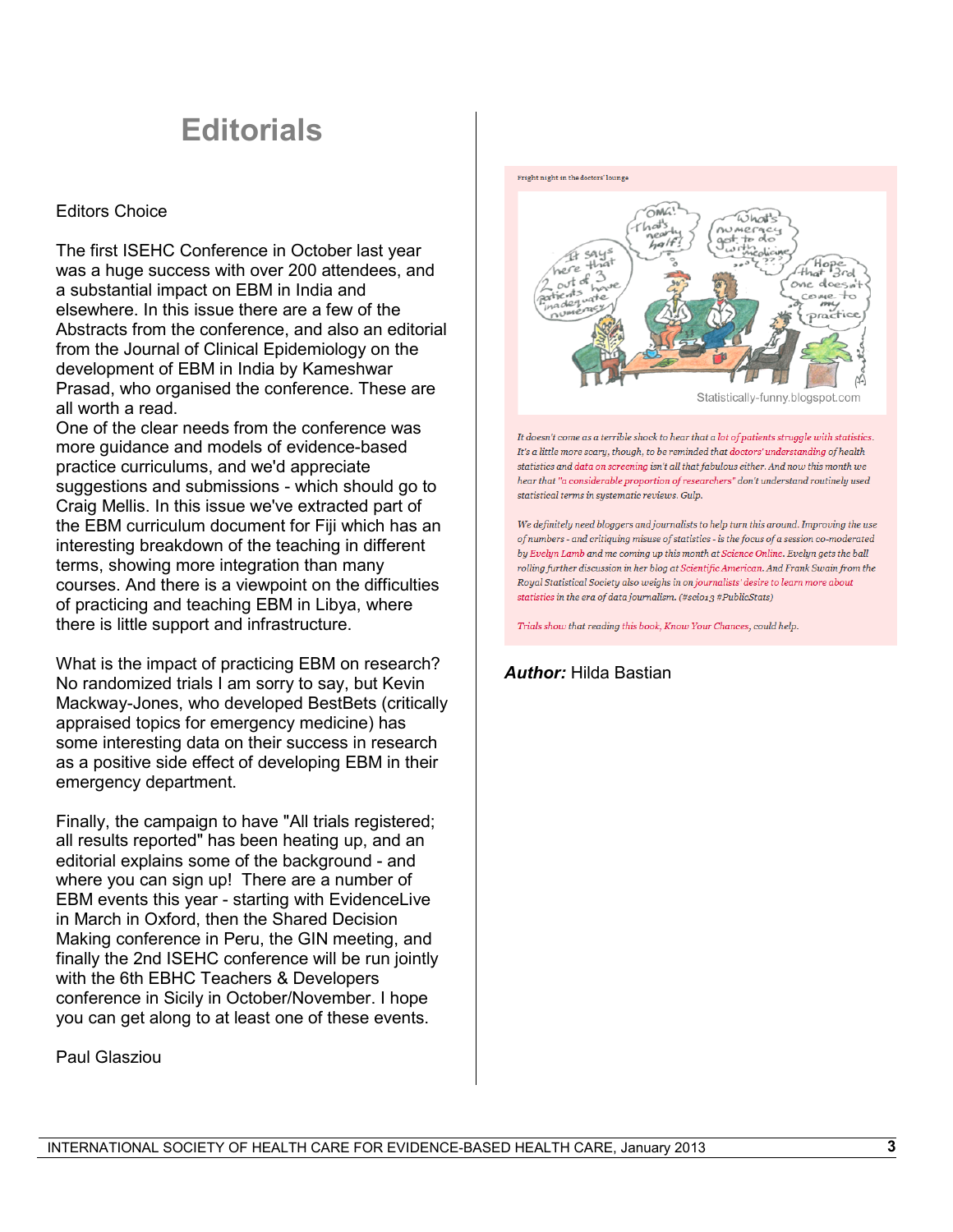# **All trials registered; all results reported**

The ISHEC board recently voted to sign the petition to have "all trials registered, all results reported' which you can find details of at: [www.alltrials.net,](http://www.alltrials.net/) and GIMBE have also set up an Italian version at [www.gimbe.org/alltrials](http://www.gimbe.org/alltrials) . As well as dozens of organizations, there are also over 11,000 individual signatures so far. The blog (originally posted in "The Conversation") explains some of the background to the petition, which we urge you to sign and pass on to others.

Paul Glasziou, for the ISEHC board.

If researchers go to the effort of getting funds, recruiting patients, and following them up, you would think that they would be keen to publish the results. Surprisingly, our best estimate is that around half of all completed clinical trials have never been published in academic journals. And the half we have is biased towards trials with positive results. This non-publication is both a waste of research resources, and a problem for decision makers attempting to use the biased set of studies they have access to.

Sometimes non-publication and selective publication occurs for commercial reasons. This is illustrated by the Cochrane review of drugs for treating influenza which has been hampered by access to the results of all studies. Tom Jefferson, one of the authors recently said: "We identified that a large number of studies, including data from 60% of the people who have been involved in randomized, placebo-controlled phase III treatment trials of oseltamivir, have never been published. This includes the biggest treatment trial ever undertaken on oseltamivir that on its own included just over 1,400 people of all ages." [1] but despite this governments have spent billions in stockpiling them, the review authors have concluded that there is no clear evidence of the effect of these anti-flu drugs: "The evidence supports a direct oseltamivir mechanism of action on symptoms but we are unable to draw conclusions about its effect on complications or transmission."

However, non-publication is almost as frequent among non-commercial trials. Sometimes lead authors can move jobs, become ill, retire, or (as with a 68,000 person colorectal cancer screening trial) die as the trial is finishing. Occasionally authors give up after several attempts to publish,

but more often the results are never submitted for publication. For example, a randomized trial of deworming treatment of almost a million children in India has not been published since it completed in 2005 (but rumour suggests in will be published early this year). Given the extent of deworming programs in developing countries, this nonpublication of crucial evidence is hampering rational decisions about such program investment - should it stop or be extended?

The problems of non-publication have been known for at least 3 decades. Indeed, John Simes, the director of the Clinical Trials Centre at Sydney University, demonstrated the problem and proposed universal registration of trials in the 1980's[3].

While awareness and some action has grown, a number of recent events - and the publication of Bad Pharma by Ben Goldacre - have seen more awareness and willingness to act at a regulatory and political level. It seems we are at a critical juncture, and pushing for sufficient action now is vital. Hence a coalition of several organisations have put together the "AllTrials campaign". Their website sets out the details of why action is important now, and includes a number of proposals including a petition that everyone globally is urged to sign - www.alltrials.net. So if you want the waste of non-published research to stop, and if you want doctors and health policy makers to base decisions on all research rather than a selected sample, then I urge you so sign to.

#### References

1.

http://www.cochrane.org/features/neuraminidaseinhibitors-preventing-and-treating-influenza-healthyadults-and-children

2. Hawkes, N. Deworming debunked. BMJ 2013;346:e8558

3. Simes RJ. Publication bias: the case for an international registry of clinical trials. J Clin Oncol. 1986 Oct;4(10):1529-41.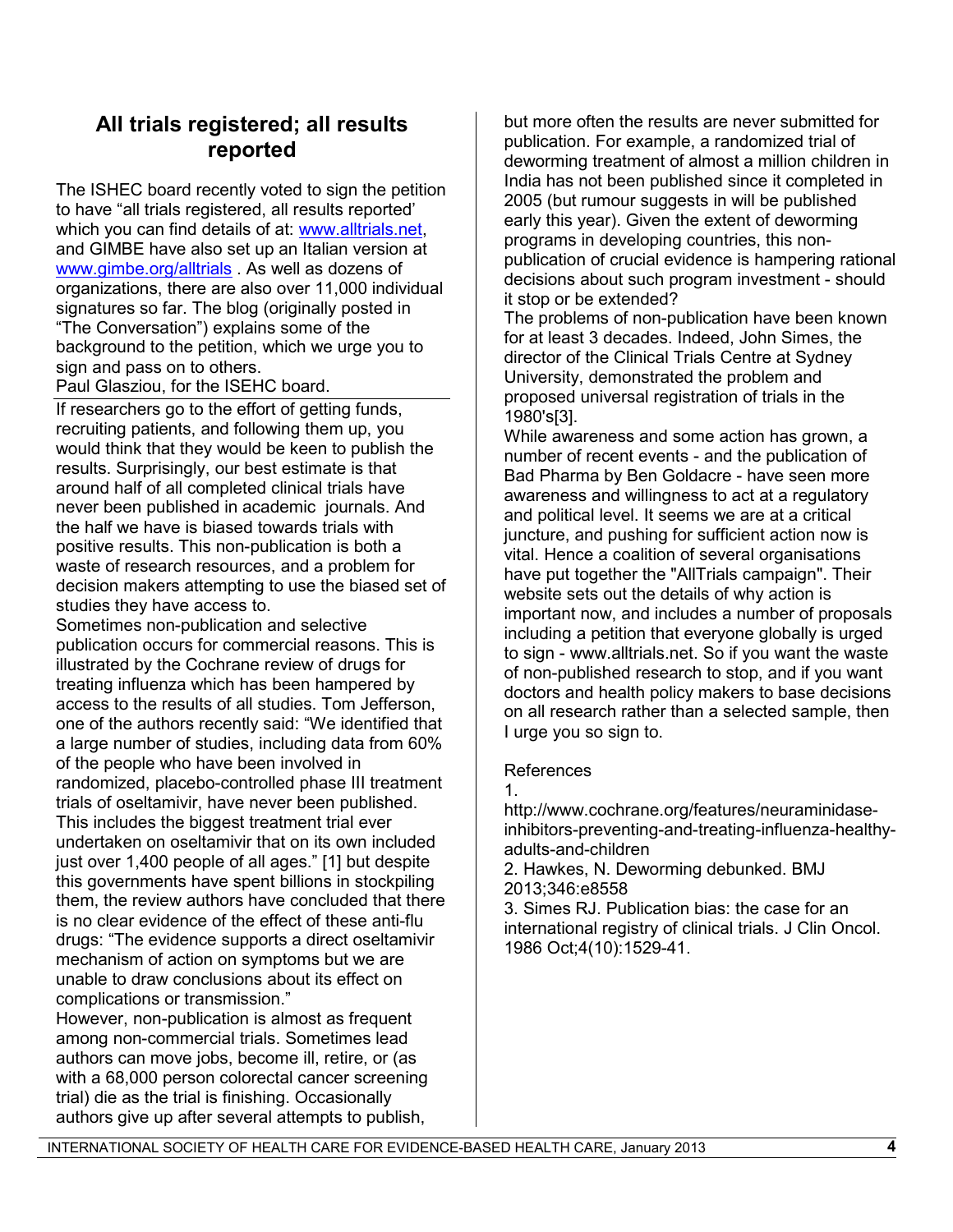# **More research and guidance about efficient strategies for monitoring and updating clinical practice guidelines is needed**

**Pablo Alonso-Coello, Laura Martínez García, Ingrid Arévalo, Robin W.M. Vernooij, Andrea Juliana Sanabria, Ivan Solà, David Rigau, Ignacio Araya.**

The constant changes in scientific knowledge require a frequent re-evaluation of the available research results in order to implement them in patient´s care. Clinical practice guidelines (CPGs) are not exempt: they need to be updated frequently to maintain the validity of their recommendations. Surprisingly little attention has been paid to this issue with a little amount of research conducted. Guideline developers lack a formal procedure for deciding when a guideline becomes out of date. Also, one out of three developers acknowledge that their process could be more rigorous [\(1\)](#page-4-0). As a consequence guidelines often languishing out of date in institutions' websites and clearing houses.

We recently completed a systematic review of studies evaluating one or more methods for the update (with or without monitoring) of CPGs or clinical recommendations [\(2\)](#page-4-1). We searched MEDLINE (PubMed) and The Cochrane Methodology Register (The Cochrane Library) from 1966 to June 2012. Additionally, we hand-searched reference lists of relevant studies and the Guidelines International Network book of abstracts.

As a result, we identified a total of eight studies concerning CPGs updating. Four of them evaluated if CPGs were out of date, three updated CPGs, and one continuously monitored and updated CPGs. The most detailed reported phase of the process was the identification of new evidence. As opposed to studies updating guidelines, studies evaluating if CPGs were out of date applied restricted searches. Only one study compared a restricted versus an exhaustive search suggesting that a restricted search is sufficient to assess recommendations' validity. Finally, one study analyzed the survival time of CPGs and

suggested that these should be reassessed every three years.

Our systematic review shows that there is limited evidence about optimal strategies for monitoring and updating clinical practice guidelines. While a restricted search is likely to be sufficient to monitor new evidence and assess the need to update, more information is needed about the timing and type of search. Only an exhaustive search strategy has been assessed for updating CPGs. Therefore, development and evaluation of more efficient strategies is needed to improve the timeliness and reduce the burden of maintaining the validity of CPGs.

Our group is running several projects to fill this research gap that will yield further results during 2013. One is an overview of the guidance provided in methodological handbooks from guideline development institutions. The second is an evaluation of two potentially efficient strategies to retrieve evidence to update recommendations (using the McMaster Premium LiteratUre Service (PLUS) database or a restrictive search strategy using MesH and free text terms). Finally, we are leading, together with Melissa Brouwers from McMaster University, an international effort with the goal of providing a common resource for practice guideline updating. The goal is to draw on existing work and knowledge in the area of practice guideline updating and to provide guidance both for the guideline developers and for the users. You will hear more about the latter at the upcoming 2013 GIN meeting - www.g-i-n.net/events/10thconference/10th-g-i-n-conference-overview.

<span id="page-4-0"></span>1. Alonso-Coello P, Martinez Garcia L, Carrasco JM, Sola I, Qureshi S, Burgers JS. The updating of clinical practice guidelines: insights from an international survey. Implementation science : IS. 2011;6:107. Epub 2011/09/15.

<span id="page-4-1"></span>2. Martinez Garcia L, Arevalo-Rodriguez I, Sola I, Haynes RB, Vandvik PO, Alonso-Coello P. Strategies for monitoring and updating clinical practice guidelines: a systematic review. Implementation science : IS. 2012;7:109. Epub 2012/11/21.

**Iberoamerican Cochrane Centre, Biomedical Research Institute Sant Pau (IIB Sant Pau), Barcelona, Spain**.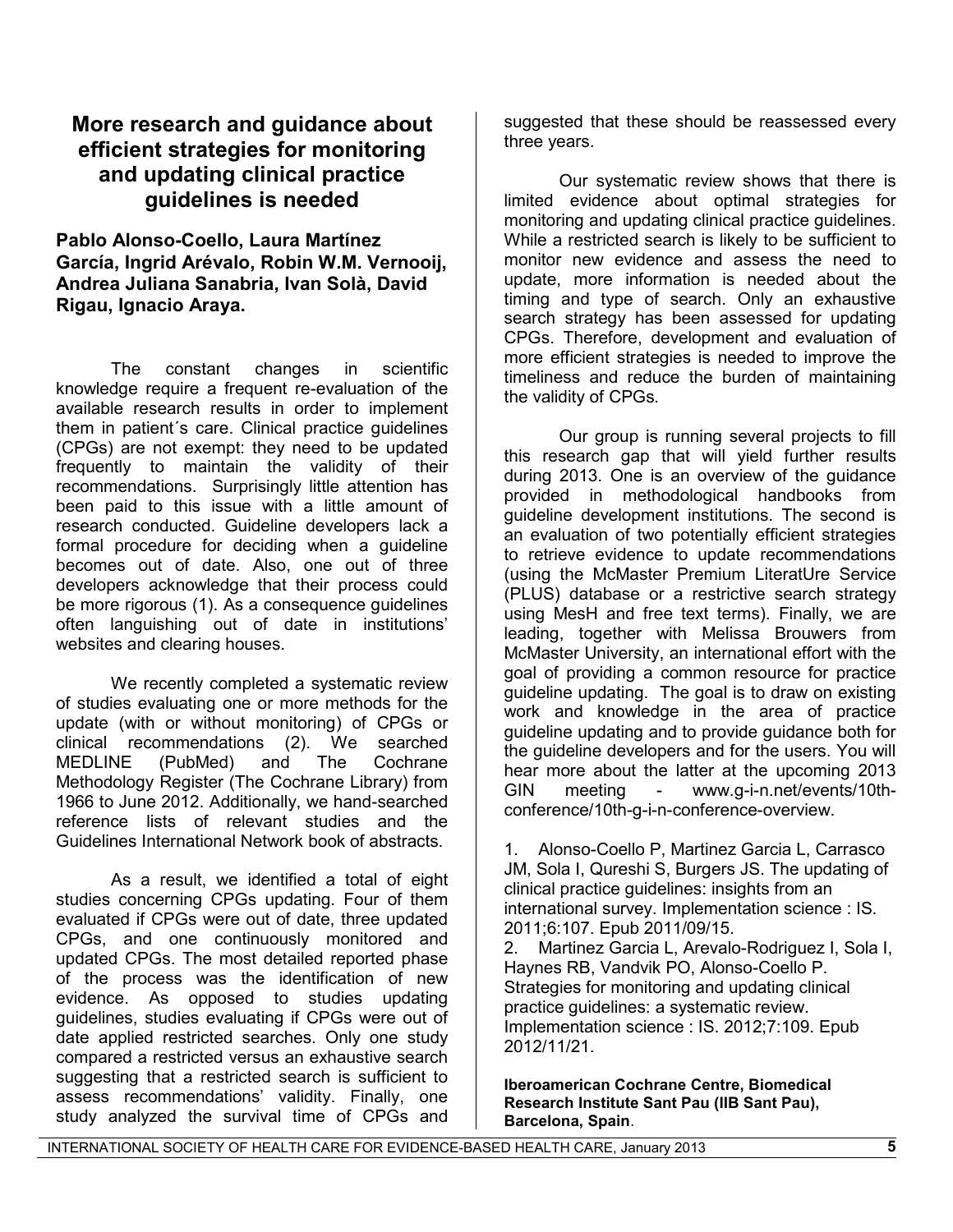# **View point**

# **Developing Evidence for Practice**

# **A general overview of Evidencebased medicine (EBM)**

# **Dr Ebtisam, MBBCh, MScRes, ADD, DRH.**

I have known few years back about the Evidencebased medicine (EBM) in fact, and realised how much it is crucial for the daily clinical practices. It is actually a challenging and a hard work without a doubt. I started personally searching and reading about it and I have even published a small paper about it in 2010 because it was appealing to me. I have selected a careful title after my through reading and named it "putting knowledge into action - The sculpture of doctoring -We have met the enemy, and he is us".

As a clinician, Evidence-based medicine and practice (EBM&P) is very crucial to my daily practice, and I am hoping to adopt as well as to implement it into life-ling habits, as I am really keen about learning always.

Although various definitions of the EBM exists, I can define EBM, as 'an Art and the science of medicine', with an appraisal to reach a good decision. EBM remains however an unfinished tale; it remains open to many debates, such as interpretations, and applications as well. I think personally it is a new entity all over the medical practice and it should be integrated with the medical curricula, and didactic to enhance clinicians' knowledge and skills at an earlier epoch of the medical career.

Though, EBM seems the impossible dream that can bridge the gap between research and practice. We clinicians need an efficient, through, sift and strategic act on new research to help our patients. We need to move from opinion-based medicine to evidence-based medicine.

From that concept, EBM is the integration of best research evidence (clinically relevant patient centered clinical research of basic medicine for precision and accuracy) with clinical expertise

(using clinical skills with past experience to identify each patient unique state) and patient values (unique preference of each patients concerns and expectations). All of which shall optimizes clinical outcomes and quality of life.

## **EBM into reality**

There are five-step models of the EBP, which is guided by ongoing research. The main foundation assessment for each of the steps must uphold to be developed, validated, accredited and should be made free of charge reachable.

I believe very strongly that applying the EBM in practice is very essential. It should be recognized, and implemented through evidence based policies to make it happen. We do still have many seniors who are resistant by culture to the new paradigm (problem of adherence). Habits are however hard to be changed easily overnight. It needs sometimes a life time to implement and to take it forward into an action in real life. Also on the level of journals, we need to be aware of good and bad journals and to be vaccinated against the poor evidence journals to keep with high ranked and quality one.

As the statement explain itself, "Knowing is not enough; we must apply. Willing is not enough, we must do" thus to get the best evidence to our practice, we need to act and have the necessary appraisal skills, also ability and willing to criticize our attitudes to our own practice and to evidence to maximize the utmost patients benefits and cause no harms.

EBM and EBP is a one marker for lifelong learning among physicians. It needs patient-centred consultations which is totally lacking in the Arab world and developing countries.

Effective clinical practice decision needs explicit research evidence and non research knowledge (accumulated wisdom in other words). It involves clinical reasoning, problem solving, and awareness of the patient needs, and the whole health care context.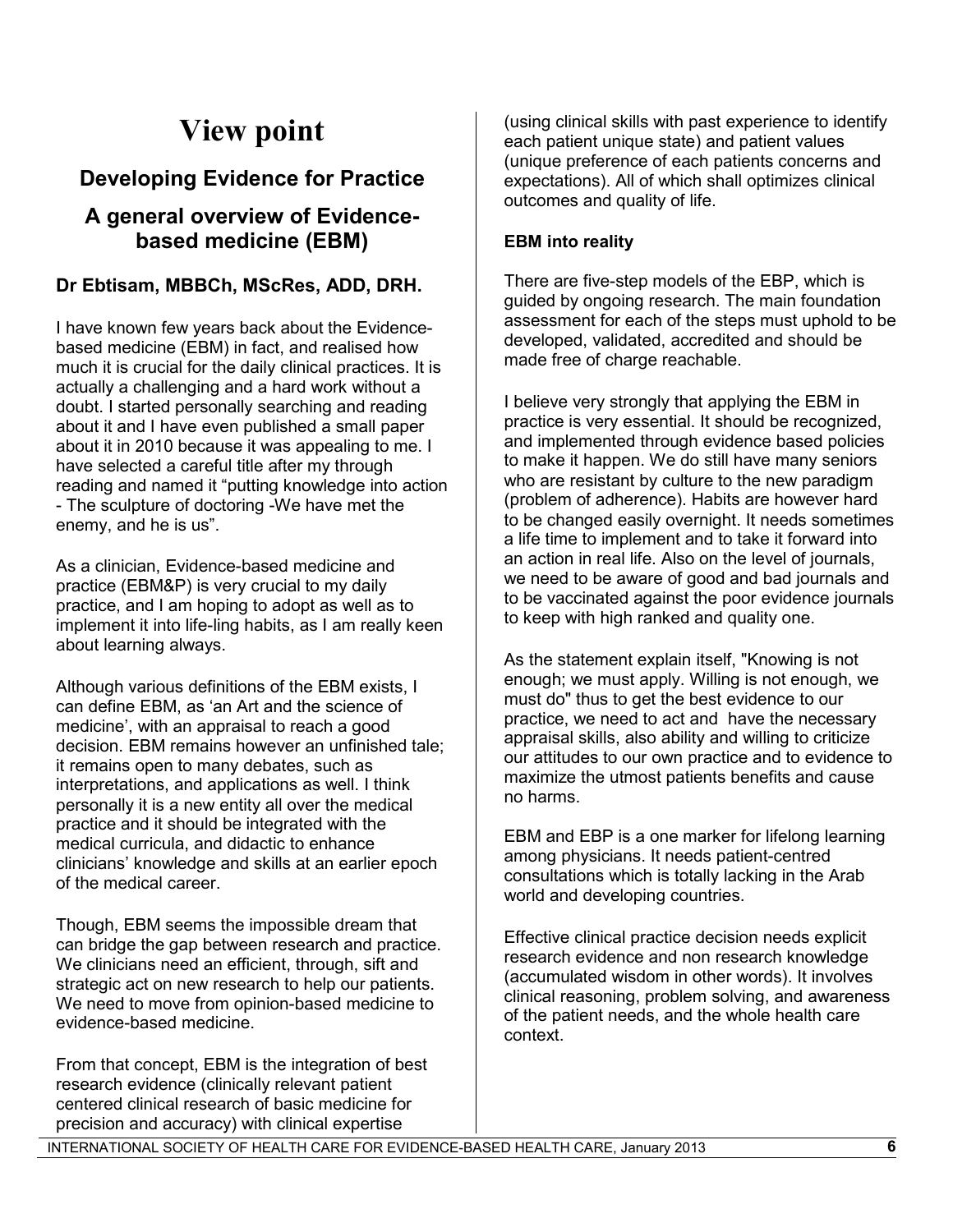## **Obstacles to practicing and teaching EBM in developing worlds**

There are some hurdles in the developing countries such as Libya. We do practice in places where computers connection facility totally none existing. The only internet connected computers you could ever see is at the bosses' offices and their surroundings, apart from that, there isn't. In many times, you see such people with computers which are only for look and prestige. If you ever happened to visit any place in any health sector, for instance all OPDs in Libya lacks such connections for any clinicians for whatsoever. Thus the GP or the clinicians won't be able to get connected and look for answers instantly and momentarily. Moreover there are not any adequate library facilities per se where you can log in and take a time out for conducting an efficient search, and research for answers to specific problems electronically (literature databases). Moreover to find that most of the journals you need are not on the shelves. Furthermore, as we all know, all journals need an institutional subscription to be accessible. All of that can be attributed to lack of proper, efficient, and effective policy planning, lack of proper health system in place with good standards to catch up with the exterior worlds, and thus EBM cannot see the light.

Nowadays in the western countries, the trend has changed dramatically from using the traditional resources of text books (outdated) and print of materials, which could be ineffective in one way or another, to the electronic resources by accessing the desired information via the internet and the personal digital assistants (PDA).

## **Strategies for teaching, applying and delivering EBM,**

Most medical schools stick to standard methods of teaching and submissive and passive learning techniques, which are conducted in large classrooms. As a result of which, applicant is a shy, timid, and inhibited individual, unaccustomed to public discussions and spontaneous interactions. Lecturers are problematic as well. They are accustomed to giving lectures and hear their voices only. The experience and the researches proved that breaking into small groups' discussion to

elaborate discourses is the best useful tool to have all participants is actively engaged.

By experience and practice, neither of these problems is insurmountable, and both are worth addressing. By given sufficient time and disclosure, lecturers (facilitators) get the hang of things, spending less time talking and devoting more time encouraging participation to engage in the discussion and give opinions. Applicants (participants), on the other hand, soon get the idea, realise and join the dispute. Thus this yielded always an enjoyable, productive and rewarding interaction and communication.

Lastly, I aspire to EBP proficiencies to skill me up and drive my wishes to continued efforts for improvement in my practical application to make the most of its benefit. The lack of access to EBM tools is a barrier to EBM in most developing countries including Libya. Medicine remains a science and an art, and instruction sessions integrate the human being touch of mentorship stay ubiquitous. Computer information technology is mandatory to be applied for the quicker patient care setting. A motivation environment is required to continue the use and the application of EBM. Journal clubs are another option to keep with the flow. A proper policy planning is needed to keep with the flow.

All the best and keep the good work up.

Ebtisamya@yahoo.com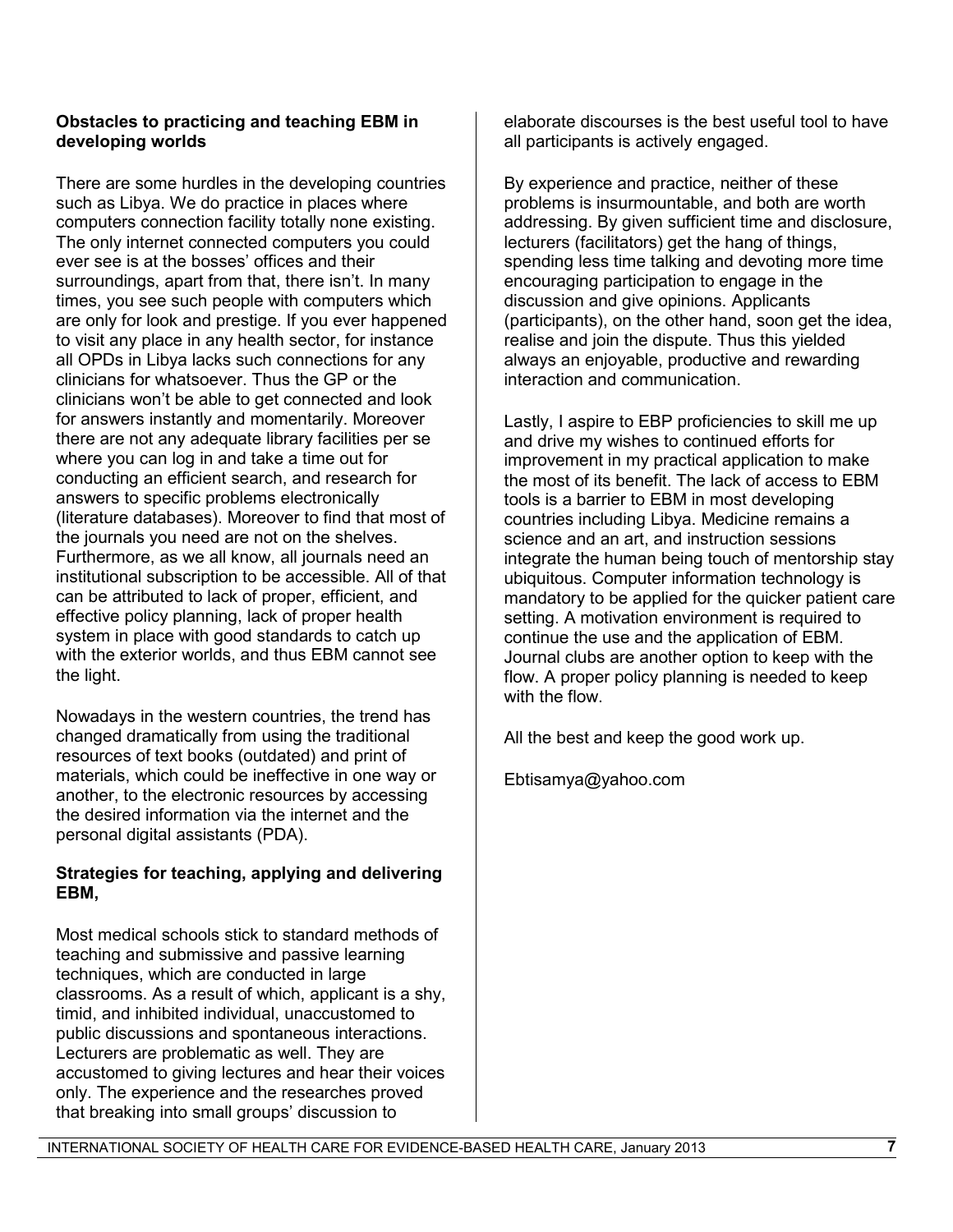# **Teaching & Practice Tips**

The following article is an extract for a document prepared for the revision of evidence-based medicine teaching in the Fiji medical curriculum. The full document is available from its author: Dr Manueli Kavika [manueli.kavika@fnu.ac.fj](mailto:manueli.kavika@fnu.ac.fj)

# **Teaching Evidence Based Medicine: A Critical Appraisal**

# **Dr Manueli Kavika**

Teaching and learning Evidence Based Practice (EBP) has become an integral part of the education process for many students and professionals in the health sector, and has become a commonplace in social services and education. (Evidence Based Education, 2003).

An increasing number of medical schools, even residency programs are instituting curricula for teaching the principles and practice of Evidence-Based Medicine (EBM). 95% of US internal medicine residency programs have journal clubs. (Sidorov J, 1995). 37% of US and Canadian internal medicine residencies have time dedicated for EBM (Green ML, 2000).

Parkes J. et.al, 2003 attempted to quantify the number of courses of EBP in health-care, but reported that information is not easily accessible. He further on says that, despite the effort, they were unable to find objective evidence quantifying the extent to which EBP is used, and that documentation is particularly poor outside primary care.

Norman GR, Shannon SI (1998) in a systematic review states that teaching critical appraisal skills improve knowledge at the undergraduate level showed consistent improvement.

Taylor R. et.al (2000), in another systematic review, adds that teaching critical skills not only improves knowledge about research methodology and statistics in clinical research, it also improved attitudes toward use of medical literature. Bradley. et. al, (2004), in another review also affirmed that short classroom-based courses in Evidence Based Medicine (EBM), successfully transfers knowledge and attitudes to EBM for medical students and newly qualified doctors

compared with no intervention or "traditional medical syllabus"

Khan KS, Coomarasamy A, (2004) in a similar article confirmed that integrated and interactive teaching was the most productive technique of teaching evidence based medicine as opposed to the cultural, didactic approach.

Leung GM.et.al, (2003) in a randomized controlled trial concluded that a rapid and convenient access to valid and relevant evidence on a portable computer device not only improves learning in evidence based medicine, but increases current and future use of evidence and boosts students' confidence in clinical decision making. Collaborative efforts are under way among numerous institutions to evaluate EBM teaching intervention. While multi-institutional research has been rare until recently, it could provide a giant step forward for research into the optimal ways of teaching EBM and multi-centre trials could address methodological issues such as reducing contamination between interventions and achieving adequate sample size (Dobbie AE, 2000).

Educators and educational researchers should continue to develop rigorous studies of medical education in general and of the teaching of EBM in particular. Research into teaching of EBM must not be immune from the standards that EBM educators seek to convey to their students. (Hatala R, Guyatt G, 2002)

The Fiji School of Medicine needs to utilize the literatures best evidence in its plight to improve EBM training; the task will indeed be enormous in the sense that affordability, and the availability will be key issues to address.

On the contrary, Johnston JM et.al (2004) identified the following as barriers: the learning environment that include prevailing norm for student learning involving examination-oriented, textbook learning, prior availability of clinical practice guidelines lack of encouragement from teachers and economy of time by utilizing teacher expertise; limitation of evidence consisting of poor point-of-care access to medical literature, difficulty in locating evidence; lack of opportunity to practice EBM due to lack of continuity of care and anxieties about negative teacher attitudes towards EBM use at the point-ofcare; finally, time constraints such as competing study demands and long evidence search time.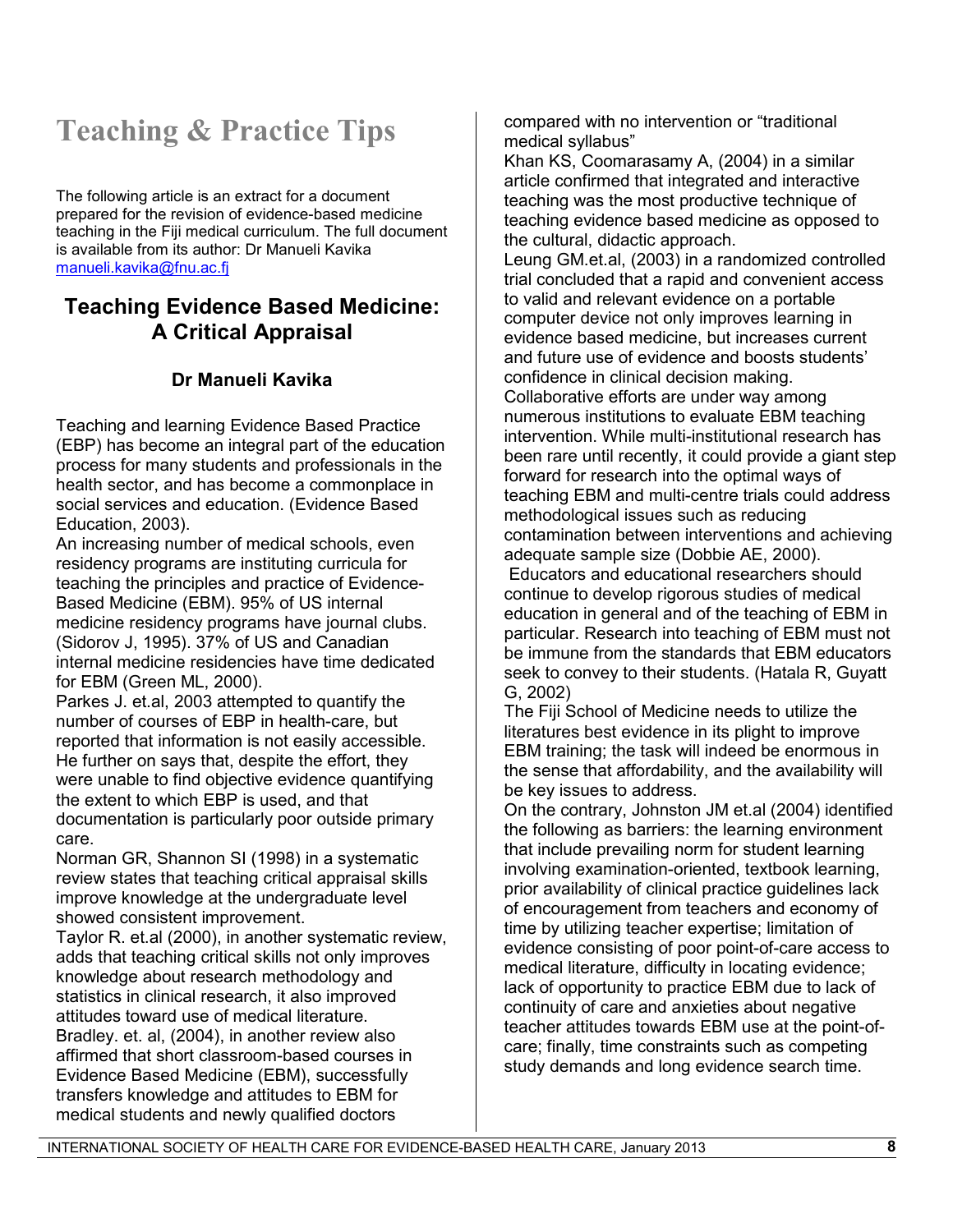# **APPENDIX I: Evidence Based Health Care Matrix**

| Courses                 | <b>EBM</b> Components                                                                                               |  |  |
|-------------------------|---------------------------------------------------------------------------------------------------------------------|--|--|
| <b>Library Sciences</b> | 2-hours by 3-4 small group sessions on MEDLINE, demonstrating basic strategies, as part of the orientation          |  |  |
|                         | program (MBBS $1, 2$ and $3$ );                                                                                     |  |  |
| Clinical Skills         | All students are to attend library sessions on question/search formulation in the first few clinical skills classes |  |  |
|                         | of the third year                                                                                                   |  |  |
| Epidemiology            | The first hour introductory lecture reviews the standard biostatistical concepts and construction of clinical       |  |  |
|                         | questions; class is then introduced to clinical questions that will be discussed in small groups e.g. after         |  |  |
|                         | watching "Viagra" commercials and part of an "ER" TV episode.                                                       |  |  |
|                         | Session will be integrated into Surveillance, Identification and Management of an Outbreak Module @ Year            |  |  |
|                         | IV                                                                                                                  |  |  |
| Medicine                | Each student presents the answer to a clinical question based on one of their own patients, with a critique of      |  |  |
|                         | the evidence (3-4 students/ group preceptor session): Prognosis Research Paper                                      |  |  |
| Pediatrics              | Each student presents the answer to a clinical question based on one of their own patients, with a critique of      |  |  |
|                         | the evidence (3-4 students/ group preceptor session): Overview of EBM                                               |  |  |
| Psychiatry              | Each student presents the answer to a clinical question based on one of their own patients, with a critique of      |  |  |
|                         | the evidence (3-4 students/ group preceptor session): Therapy/ Intervention Research Paper                          |  |  |
| Surgery                 | Course director and Library staff presents session sessions on basic EBM topics: Harm Research Paper                |  |  |
| Ob/ Gynae.              | Three oral presentations require use of primary sources. Students to attend house-staff journal club and 3 one-     |  |  |
|                         | hour student journal clubs: Diagnostic Research Paper                                                               |  |  |
| Community               | Students present an in-depth critique on an article used in a research paper; MEDLINE review by Library             |  |  |
| Medicine (Year V)       | Staff in preparation for research project: small group; also include a 1-2 hours Web search Exam as part of         |  |  |
|                         | summative assessment; EBM session                                                                                   |  |  |
| Year VI (Trainee        | Concepts of Evidence based medicine be implemented into Public Health activities to be covered in their 20-         |  |  |
| Internship Year)        | weeks of PH attachment (in form of learning portfolio, health education sessions, Continuing Medical                |  |  |
|                         | Education (CME) sessions etc.                                                                                       |  |  |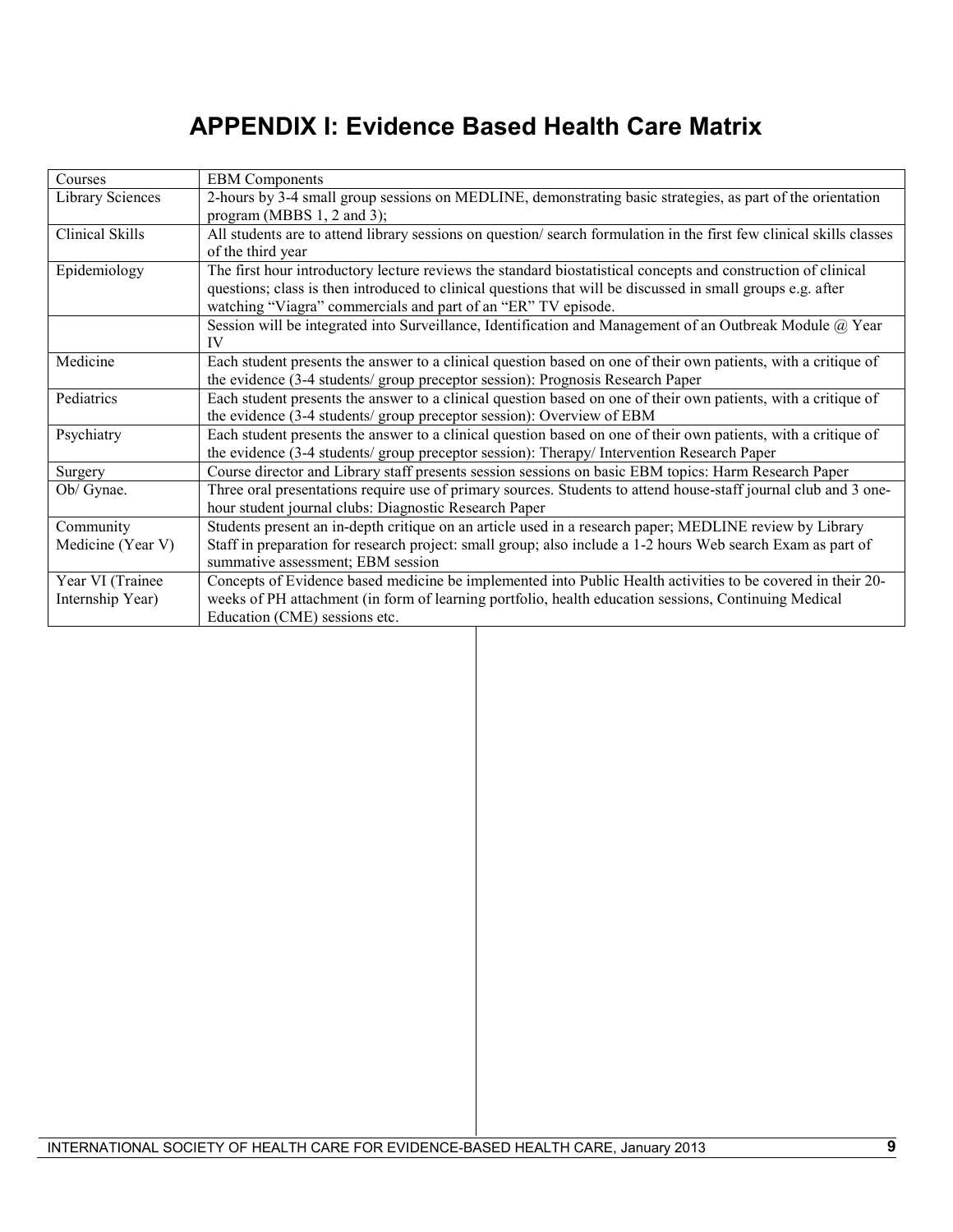

[Journal of Clinical Epidemiology 66 \(2013\) 6](http://dx.doi.org/10.1016/j.jclinepi.2012.07.006)-9

# Evidence-based medicine in India

Kameshwar Prasad\*

Department of Neurology, Clinical Epidemiology Unit, All India Institute of Medical Sciences, Ansari Nagar, New Delhi 110029, India Accepted 12 July 2012; Published online 8 November 2012

#### 1. Introduction

Evidence-based medicine (EBM) is the integration of current best evidence with clinical experience and patients' values and preferences in clinical decision-making process [\[1\].](#page-12-0) Clinical experience has played a key role in clinical decision-making process since ages. But research evidence and patients' preferences have received a variable degree of attention in the process. With the introduction of EBM, the clinicians are exhorted to consider all the three factors in the process.

Proponents of EBM conceptualized evidence-based clinical practice as a paradigm shift in the way health care practitioners make clinical decisions. The focus has been on clinical decisions that maximize benefit-risk and benefitcost ratios to the patients. When evidence is weak, EBM empowers the patients, whereas when evidence is strong, EBM empowers the organizations to measure and improve quality of care. These are laudable goals, endpoints, or products, but we should not underestimate the value of the process.

The EBM process is a method of problem-solving and self-directed lifelong learning as well as a strategy to deal with the ever-increasing quantity and quality (often misleading) of information. All these have great educational value. Engagement in this process in workshops, without fail, ignites the scientific temper of the participants and motivates them to contribute toward research.

#### 2. Relevance for India

India, the second-most populous country in the world, clearly has a large patient population. High prevalence of poverty and illiteracy and a well-established association between poverty and disease means that a large number of patients are ill informed, powerless, and voiceless. Lack of health insurance cover to more than 90% of population necessitates out-of-pocket expenditure for most consultations,

drugs, and procedures. Health expenditure accounts for 70% of spending by uninsured households. Eighty percent of care is provided by private practitioners. Regulations are weak for both private practice and pharmaceutical companies.

The above circumstances create distorted incentive structure for practitioners and opportunities for exploitation of poor patients. Under the influence of aggressive marketing of pharmaceuticals, the practitioners are at risk of unwittingly prescribing ineffective (or even harmful) medicines to those who cannot afford to pay [\[2\].](#page-12-0) In the process, the patients are at risk of losing their income, incurring debts, and falling into poverty trap; and if they are already poor, they delve deeper into poverty. Under the burden of large patient load and lack of time and incentives, the clinicians are at huge risk of being out of date and provide poor quality of care. Not surprisingly, many (if not most) patients pay unduly heavy fees for poor quality care. Some authors are rightly promoting critical appraisal of the promotional literature [\[3\].](#page-12-0) EBM has a huge role to play toward ameliorating the aforementioned difficult situation. Training of today's and future practitioners in EBM can help them to remain up to date and provide effective protection against unwittingly falling prey to any misleading medical literature and misconceived marketing pressures. Ability to analyze the quality of evidence and correctly conceptualize the benefit-risk and benefitcost ratios of a health care intervention can empower clinicians to optimize value for money for their patients. Even at a policy-making level, EBM informs the debate on the role of insurance and regulation in health care.

#### 3. EBM in India

Internationally, EBM as a recognizable movement started with the publication of an article [\[4\]](#page-12-0) and a series of articles referred to as the Users' Guides to the Medical Literature originally published in the Journal of American Medical Association (JAMA) from 1993 to 2000 [\[4,5\].](#page-12-0) The guides contained concepts that were part of clinical epidemiology training. At the time when guides were appearing, India was part of the International Clinical Epidemiology Network

<sup>\*</sup> Corresponding author. Tel.:  $+91-11-26593497$ ; fax:  $+91-11-26588663$ . E-mail address: [kp0704@gmail.com](mailto:kp0704@gmail.com)

<sup>0895-4356/\$ -</sup> see front matter  $@$  2013 Elsevier Inc. All rights reserved. <http://dx.doi.org/10.1016/j.jclinepi.2012.07.006>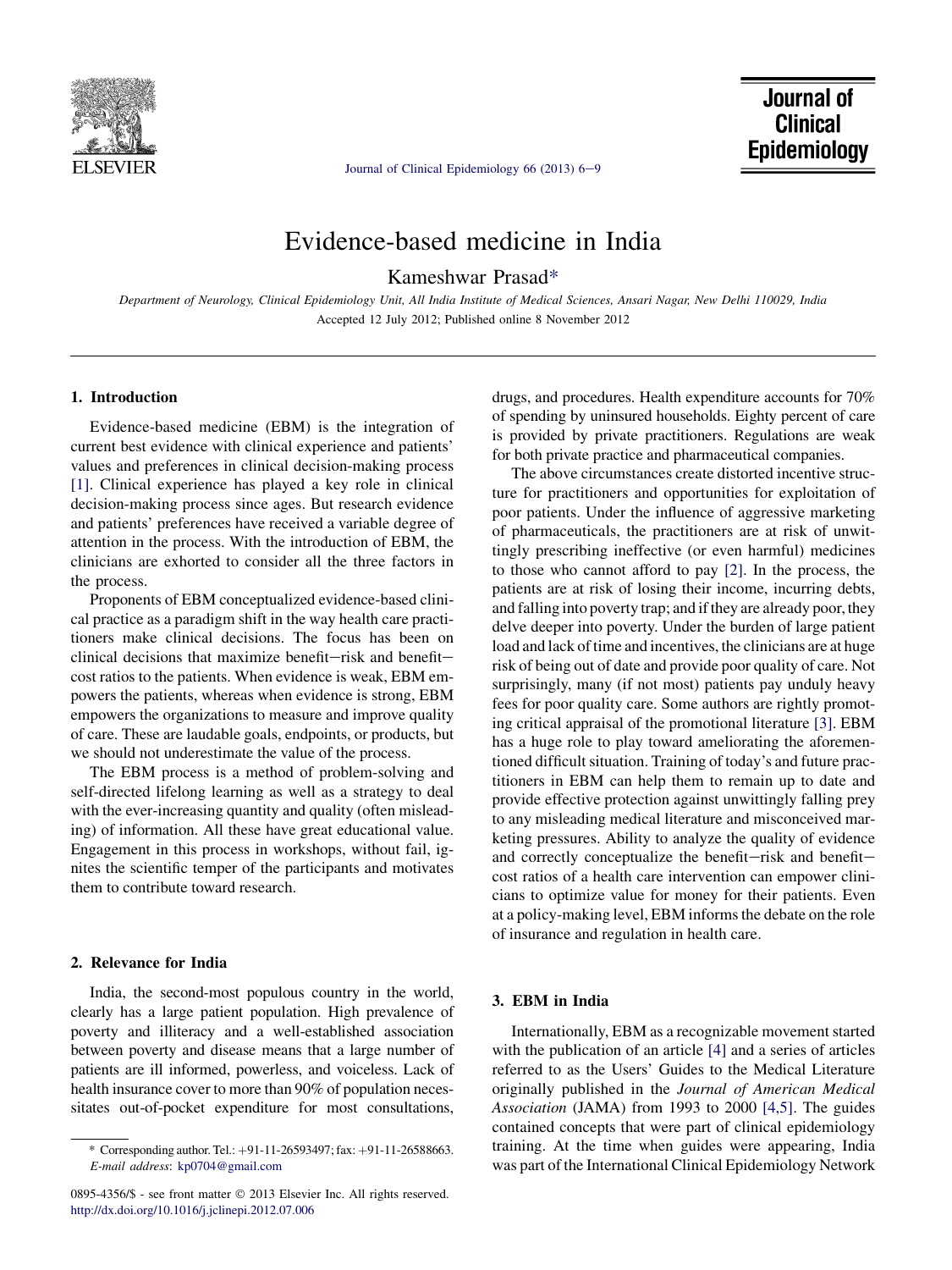(INCLEN) program that was funded by the Rockefeller foundation. Sixty faculty from six medical colleges/institutes received training in clinical epidemiology under the program between 1988 and 1998.

These faculties developed expertise in teaching the concepts of EBM and incorporated these concepts to a variable extent in their teaching of medical students and residents. Probably, the first formal workshop on EBM was organized as a part of the annual meeting of the Indian Clinical Epidemiology Network (INDIACLEN) in 1995 in Kodaikanal. Since then, 1- to 3-day workshops, lectures, seminars, and ''How to teach EBM'' workshops have been conducted in different parts of the country. These workshops have been held with the efforts mostly at the individual level and sometimes at the organizational level. The author has had the privilege to be involved in many of these workshops, mostly targeted at medical college faculty and practitioners, and some workshops targeted toward residents and students. Institutions where such workshops have been held regularly include All India Institute of Medical Sciences, New Delhi; Christian Medical College, Vellore; Postgraduate Institute of Medical Education & Research, Chandigarh; MGR University of Health Sciences, Chennai, to name a few.

Over the years, it became clear that one of the difficulties faced across the country was somewhat difficult and jargon overload of the EBM literature. This certainly surfaced in many workshops in which the author personally participated as faculty across many states spanning from Punjab in north to Tamil Nadu in south and Maharashtra in the west to Shillong in the east. Many participants somehow found the author's English and method of teaching user friendly and advised (some literally, requested) him to write a book in his English and style. The author took their advice seriously, and over several weekends and vacations completed writing the book entitled ''Fundamentals of Evidence-Based Medicine,'' published in 2004 [\[6\]](#page-12-0). Initially, the response to the book was lukewarm but seems to have significantly increased after a favorable review in JAMA [\[7\]](#page-12-0).

It is well known that practice of EBM is greatly facilitated by the availability of evidence summaries in the form of systematic reviews. Cochrane collaboration is playing a leading role in preparing, maintaining, and disseminating systematic reviews of health care interventions. Indians have actively participated in the activities of Cochrane collaboration from the beginning. However, the first attempt at establishing a Cochrane center/network in India was made at the All India Institute of Medical Sciences in 1998. The event to bolster the attempt was a planned visit of the then President of Cochrane collaboration, Prof Chris Silagy, but the plan had a setback for several years because of his sudden illness and untimely demise in 2001. A second attempt from Christian Medical College, Vellore, succeeded and finally, the South Asian Cochrane Network (SACN) was established in January 2005 as a branch of the Australasian Cochrane Centre, with geographical responsibility for South Asia (India, Sri Lanka, Pakistan, Bangladesh, Bhutan, the Maldives and Nepal, and more recently, Afghanistan) [\[8\]](#page-12-0). With the efforts of SACN, the Cochrane Library is available free to all residents of India (see the following sections).

Indian Pediatrics journal launched the section termed "EURECA" (Evidence that is Understandable, Relevant, Extendible, Current and Appraised) [\[9\]](#page-12-0) in 2008. In this section, evidence summaries on relevant clinical problems were presented in easily understandable language for the readers of Indian Pediatrics. The Journal of the Association of Physicians of India also encouraged the adoption of EBM to the patients' bedside [\[10\].](#page-12-0) There is an increasing interest to implement evidence-based approaches in clinical and public policies. Sharma et al. [\[11\]](#page-12-0) have audited 2,993 prescriptions of physicians practicing at primary, secondary, and tertiary levels and reported that there is suboptimal use of various evidence-based drugs. Indian Journal of Medical Research has opened a forum for discussion on government of India policies pertaining to health. For example, the journal published ''Policy document: evidence-based national vaccine policy,''[\[12\]](#page-12-0) which was the report of a workshop held on June 4 and 5, 2009 aimed at reengineering the design and implementation of universal immunization program. Reproductive health has launched a cluster randomized controlled trial to evaluate the effectiveness of a clinically integrated Reproductive Health Library (RHL) EBM course to test the hypothesis that the RHL-EBM (clinically integrated e-learning) course will improve participants' knowledge, skills, and attitudes, as well as institutional practice and educational environment, as compared with the use of standard postgraduate (PG) educational resources for EBM teaching that are not clinically integrated [\[13\]](#page-12-0). These represent some sincere attempts to implement EBM in India.

#### 4. Barriers and attempts to overcome them

It will be naive to think that implementation of EBM will be easy in India. The need to overcome several barriers is obvious but not easily achievable. A study by Mittal and Perakath [\[14\]](#page-12-0) among surgical trainees found a positive attitude toward EBM, but only 50% of actual practice was considered evidence based.Many clinicians have amisconception that clinical experience or clinical judgment is ignored in EBM, but Karthikeyan and Pais [\[15\]](#page-12-0) have published a review to correct the misconception and achieve reconciliation. A big challenge is overcoming the advertisements from pharmaceutical companies that are mostly not supported by scientific evidence [\[16\]](#page-12-0).

EBM movement in India has received support from national organizations. Indian Council of Medical Research paid a national subscription for the Cochrane Library in January 2007, thus making a rich and reputed source of evidence summaries available for all residents of India. This has been highlighted in various EBM workshops all over India. Increasing number of hits to the Cochrane Library is a testimony to increasing awareness and probable use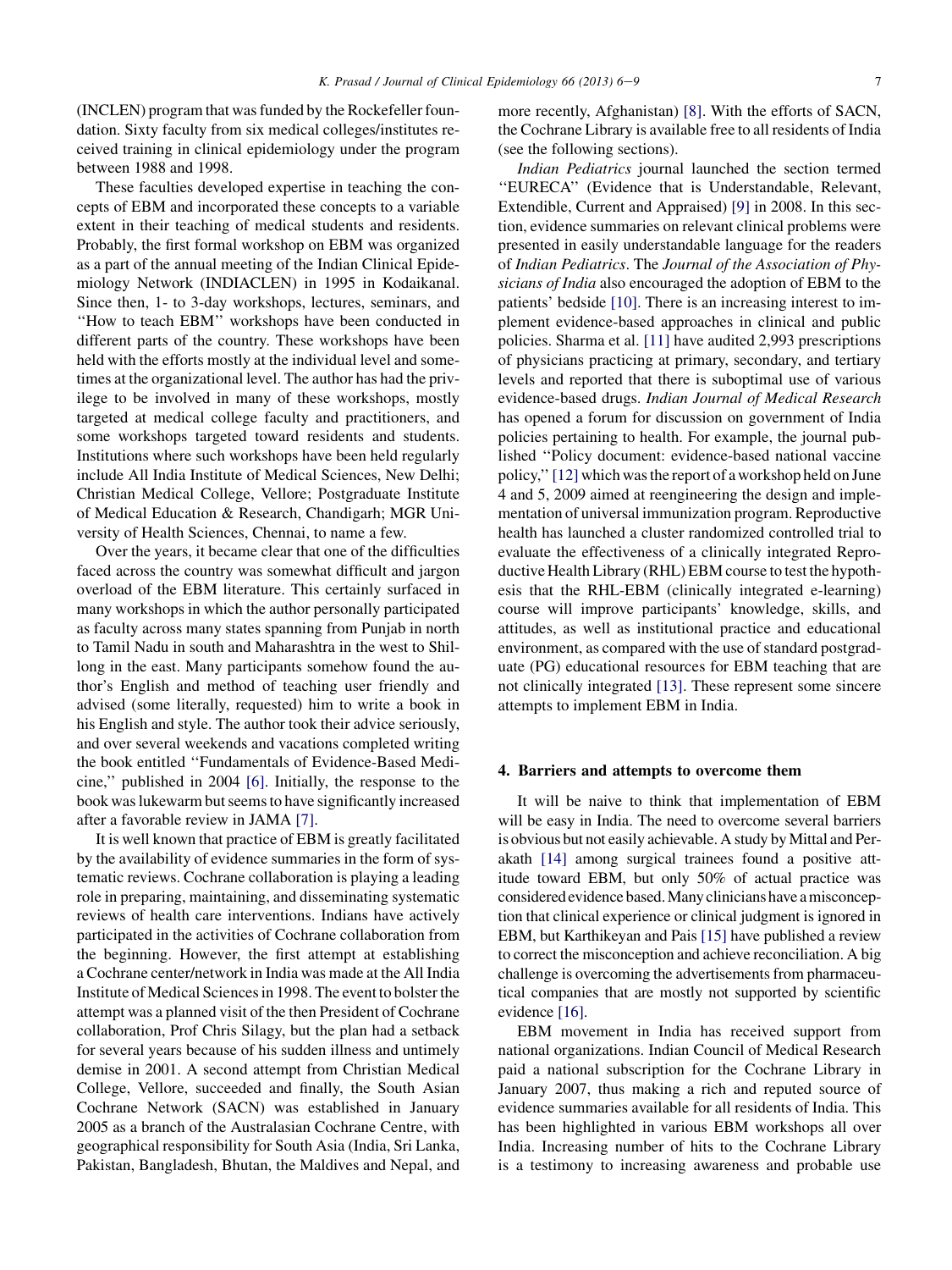of Cochrane Library in clinical decision making. This exemplifies the symbiotic relationship between the Cochrane Collaboration (producer of evidence summaries) and evidence-based practice (consumer of evidence summaries) and contributes to the creation of an enabling environment to promote EBM in India. However, the most effective intervention in creating such an environment in other countries has been the inclusion of EBM in undergraduate (UG) and PG examinations. This has not happened in India. The organization with maximum influence on medical education in India is the Medical Council of India (MCI), but attempts to urge MCI or the National Board of Examination (NBE) to include EBM in UG or PG curriculum or examinations has yet to succeed.

#### 5. Issues from Indian perspective

There are several EBM-related issues peculiar to India. Here, allopathy, ayurveda, yoga, unani, siddha, and homeopathy coexist and are recognized by the government of India. Patients often attempt to receive simultaneous treatment from multiple systems of medicine. For example, a patient attending a modern hospital in the morning and receiving advice from allopathic specialists may go to a traditional healer in the evening to receive a herbal powder or the like [\[17\]](#page-12-0). The government has established institutions where alternative systems of medicine like ayurveda, unani, and others are taught, practiced, and promoted [\[18\].](#page-12-0) Government jobs are provided to practitioners of these systems of medicine. The complex web of various systems makes it difficult to implement EBM. Another issue that heavily influences practice is a relatively weak system of regulation for licensing of drugs in India. Many drugs that are not licensed in western countries are somehow able to receive approval of regulatory authorities in India. Many of these drugs may have inadequate evidence to support the use, yet they cost significantly to patients. There is a clear need and move by the government of India to strengthen the regulatory processes through establishment of a strong Food and Drug Administration.

The need to promote evidence-based approaches to practice the alternative systems of medicine is obvious. The government of India has strengthened the Central Council of Research to promote generation of evidence in all the alternative systems of medicine. The practitioners of these systems of medicine have evinced keen interest in EBM. (The author like many others has been invited to contribute to their conferences and workshops.) However, there is a huge gap to fill through generation of evidence and promotion of evidencebased alternative medicine.

#### 6. The way forward

Regulation for approval of new drugs for marketing [\[19\]](#page-12-0) needs to be strengthened. A critical appraisal of published

and trials data is necessary before approval of the drugs. It is important to involve experts of clinical epidemiology during evaluation of trial data in decision making. Although, only  $3-5\%$  of Indians are covered under any forum of health insurance, it will go a long way to promote EBM if reimbursement is based on evidence of cost-effectiveness of the drugs.

Although practitioners need training in EBM through workshops, it is necessary to introduce EBM in UG and PG curricula. Methods to formulate clinical question, find the current best evidence, as well as appraise and apply the evidence need to be taught to students, residents, and physicians. Research into question processing and biomedical question system is an attempt in the right direction [\[20\].](#page-12-0) MCI, Indian Council of Medical Research, Universities of Health Sciences, and the premier institutions like All India Institute of Medical Sciences, New Delhi; Christian Medical College, Vellore; St John's Medical College, Bengaluru; and Armed Forces Medical College, Pune have a responsibility to promote EBM in India.

EBM has a great potential to favorably impact the education, practice, and research in medicine in India. The characteristics of Indian health system put the medical practitioners and patients at the risk of unfavorable influences that can be partially offset with promotion of EBM. The spread of EBM in India benefited from the INCLEN, Indian Council of Medical Research's national subscription for the Cochrane Library and recent establishment of SACN but is so far mainly based on the sporadic activities of individuals. Support from the MCI and NBE is necessary to give it a quantum jump.

EBM in India is likely to get a fillip with ''the First International Conference on Evidence-Based Health Care'' to be held between October 6 and 8, 2012 at the India International Centre, New Delhi. The clinical epidemiology unit of All India Institute of Medical Sciences is proud to organize this inaugural conference of the International Society for Evidence-Based Health Care (ISEHC) [\(www.isehcon2012.com](http://www.isehcon2012.com)). The great enthusiasm of those interested in attending this conference augurs well for EBM in India and the world. The society is being led by Paul Glasziou (Australia) and Gordon Guyatt (Canada) who started its newsletter in October 2010 and rather generously wrote that the ''society was prodded into existence'' by the author, who merely acted as a catalyst [\[21\].](#page-12-0) The society has the following mission, vision, and objectives:

#### 6.1. Mission

The mission of the society for evidence-based health care (EBHC) is to develop and encourage research in EBHC and to promote and provide professional and public education in the field [\[21\].](#page-12-0)

#### 6.2. Vision

The society is inspired by a vision to be a worldwide platform for interaction and collaboration among practitioners, teachers, researchers, and the public to promote EBHC. The intent is to provide support to frontline clinicians making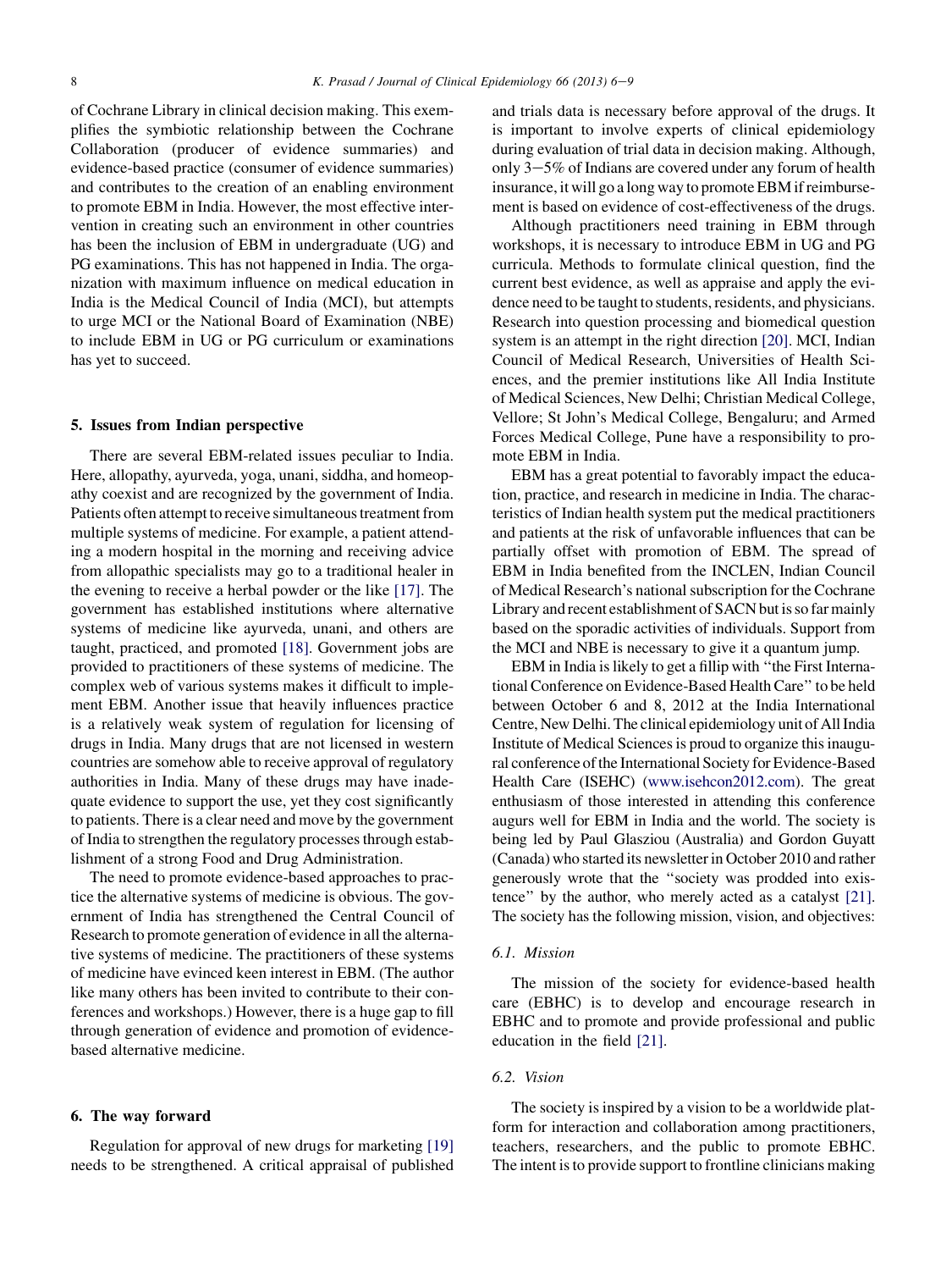<span id="page-12-0"></span>day-to-day decisions and to those who have to develop curricula and teach EBHC [21].

#### 6.3. Key objectives

- To promote EBHC
- " To develop and promote professional and public education regarding EBHC
- To develop, promote, and coordinate international programs through national/international collaboration
- To develop educational materials for facilitating workshops to promote EBHC and regional organizations
- To assist with and encourage programs when requested by an individual national/regional organization
- To advise and guide on fund-raising skills in order that national foundations and societies are enabled to finance a greater level and range of activities
- To participate in and promote programs for national, regional, and international workshops to promote evidence-based clinical practice
- To foster the development of an international communications system by encouraging the regional activities of organizations, EBHC networks, foundations, and organizations, as they operate within the goals and objectives of the organization.

In addition, the ISEHC will work to improve the evidence systems within which health care workers practice and hence will also seek the following:

- To develop and promote research in all aspects of EBHC
- To develop and promote other appropriate activities, such as fundraising and advocacy for EBHC, including those required to avoid publication bias.

#### References

- [1] Sackett DL, Rosenberg WM, Gray JA, Haynes RB, Richardson WS. Evidence based medicine: what it is and what it isn't. BMJ 1996;312:71-2.
- [2] Prasad K. Publication bias perpetuates use of ineffective drugs in stroke. Int J Stroke 2009;4:183-4.
- [3] Shetty VV, Karve AV. Promotional literature: how do we critically appraise? J Postgrad Med 2008;54:217-21.
- [4] Evidence-Based Medicine Working Group. Evidence-based medicine. A new approach to teaching the practice of medicine. JAMA 1992:268:2420-5.
- [5] Guyatt GH, Rennie D. Users' guides to the medical literature. JAMA 1993;270:2096-7.
- [6] Evidence-based medicine. Fundamentals of evidence-based medicine: basic concepts in easy language. Book review. JAMA 296, 2862 (2006).
- [7] Prasad K. Fundamentals of evidence-based medicine: basic concepts in easy language. New Delhi, India: Meeta Publishers; 2006.
- [8] Allen C, Clarke M, Tharyan P. International activity in the Cochrane Collaboration with particular reference to India. Natl Med J India  $2007:20:250 - 5$ .
- [9] Mathew JL. Beneath, behind, besides and beyond evidence based medicine. Indian Pediatr 2010;47:225-7.
- [10] Hoskote SS, Joshi SR, Ghosh AK. Bringing evidence-based medicine to the bedside. J Assoc Physicians India  $2009;57:13-5$ .
- [11] Sharma KK, Gupta R, Agrawal A, Roy S, Kasliwal A, Bana A. Low use of statins and other coronary secondary prevention therapies in primary and secondary care in India. Vasc Health Risk Manag  $2009;5:1007-14.$
- [12] Jacob John T. Policy document: evidence-based national vaccine policy. Indian J Med Res 2010;132:228-9.
- [13] Kulier R, Khan KS, Gulmezoglu AM, Carroli G, Cecatti JG, Germar MJ, et al. A cluster randomized controlled trial to evaluate the effectiveness of the clinically integrated RHL evidence-based medicine course. Reprod Health 2010;7:8.
- [14] Mittal R, Perakath B. Evidence-based surgery: knowledge, attitudes, and perceived barriers among surgical trainees. J Surg Educ 2010;67:278-82.
- [15] Karthikeyan G, Pais P. Clinical judgement & evidence-based medicine: time for reconciliation. Indian J Med Res  $2010;132:623-6$ .
- [16] Islam MS, Farah SS. Sources of information in drug advertisements: evidence from the drug indexing journal of Bangladesh. Indian J Med Ethics 2008;5:136-7.
- [17] Sheikh SI. International issues: of saints and sickness: a neurology elective in India. Neurology  $2009;72: e24-6$ .
- [18] Narahari SR, Ryan TJ, Aggithaya MG, Bose KS, Prasanna KS. Evidence-based approaches for the Ayurvedic traditional herbal formulations: toward an Ayurvedic CONSORT model. J Altern Complement Med 2008;14:769-76.
- [19] Thatte U, Hussain S, de Rosas-Valera M, Malik MA. Evidence-based decision on medical technologies in Asia Pacific: experiences from India, Malaysia, Philippines, and Pakistan. Value Health 2009; 12(suppl 3):S18-25.
- [20] Sondhi P, Raj P, Kumar VV, Mittal A. Question processing and clustering in INDOC: a biomedical question answering system. EURASIP J Bioinform Syst Biol 2007;28576.
- [21] Glaszious P, Guyatt G. The International Society for Evidence-Based Heath Care. Newsletter of the International Society for Evidence-Based Health Care. Newsletter 1, October 2010, 1.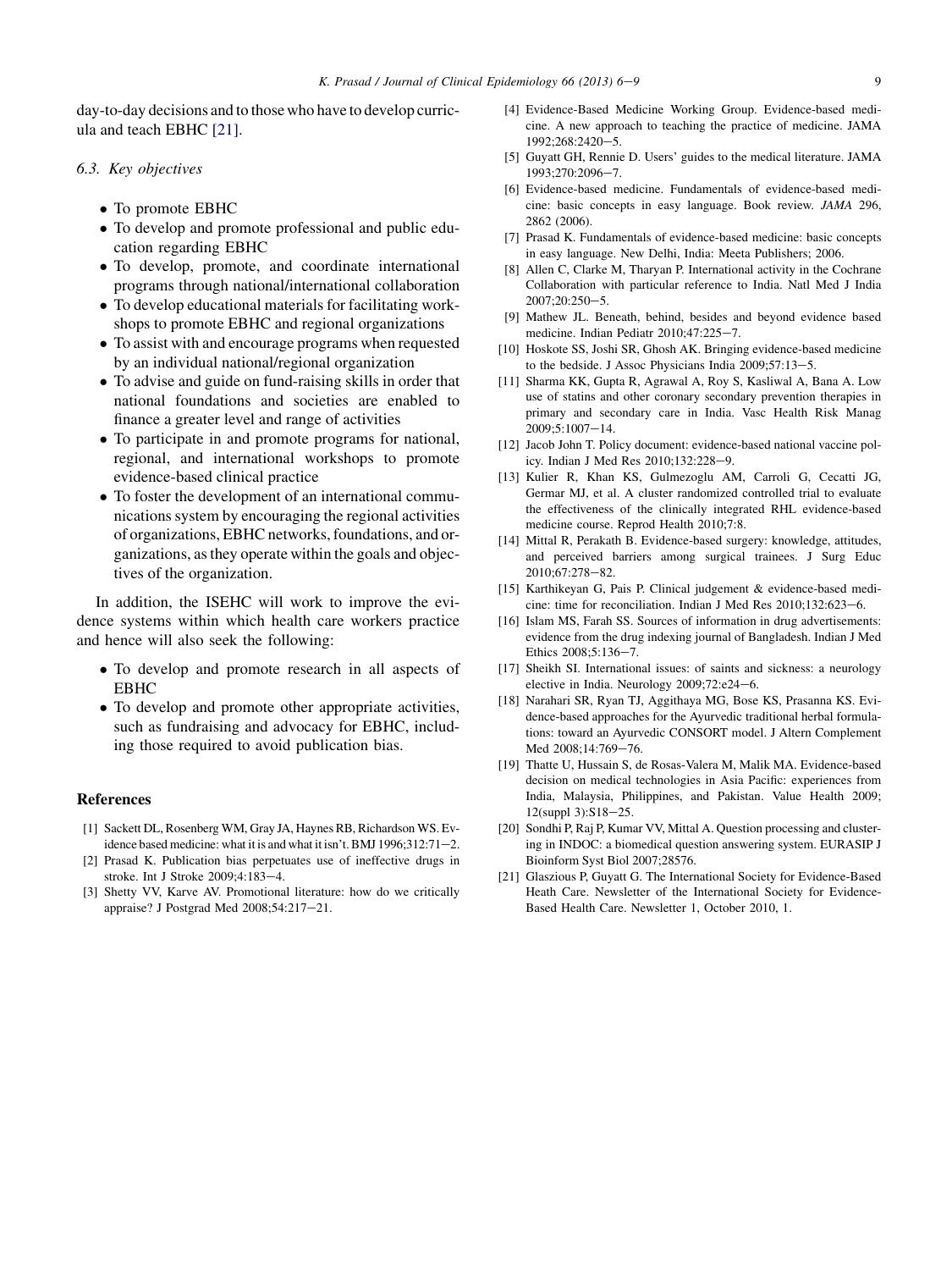# **Research & Reviews**

# **Going forwards by going backwards: the birth of BestBETS**

## **Kevin Mackway-Jones, Professor of Emergency Medicine, Webmaster BestBETs, Emergency Department, Manchester Royal Infirmary, Oxford Road.**

At the back end of 1993 I started as a Consultant in the Central University Hospital in Manchester, UK. I had a specialty (Emergency Medicine) and an "ology" (Physiology – I had just spent two years in the MRC Trauma Unit under the tutelage of Professor Rod Little). I started with high hopes of combining clinical and academic work. I had (as I suspect most new consultants do) a very nasty shock. Very soon the realities of being one of two senior clinicians in a department that had never produced an academic paper hit home. It was clearly impossible.

So I settled down to sort out some of the underpinning nuts and bolts issues in emergency medicine both in medical competences (Advanced Paediatric Life Support<sup>1</sup>, Major Incident Medical Management and Support<sup>2</sup>) and systems (Manchester Triage System<sup>3</sup>) as well trying to service the day to day issues that keep a busy Emergency Medicine practice safe and effective. Manchester was blown up on my watch which helped us break the paper drought $4.5$  but in the main life was occupied in keeping the hamster wheel turning.

At the end of 1996 (both as an antidote to bombs and as a distraction) we founded a journal club for residents. It failed miserably. Not because of lack of enthusiasm (though that faded as failure set in) but because the papers we read were underwhelming. Participants reported that they left the sessions frustrated and unsatisfied because change never seemed to happen even if we thought is should. While

partly our own ineptitude, some of it, we reasoned, was because we were managing the poor evidence badly. Thus BestBETs were born.

The concept of best evidence topic reports (BestBETs) is a simple one and the title summarises it well. These reports, grounded in clinical practice, seek and find the best evidence (whatever level it is), extract and tabulate the relevant findings from the papers identified and then generate a clinical bottom line for clinicians. Because the evidence is virtually never good the clinical bottom line is a bit of a gamble (our best bet). The concept proved popular and was taken up by the Emergency Medicine Journal in 1998<sup>5,6</sup>

The number of BestBETs has exceeded our wildest expectation. As shown in figure 1, the rise was exponential over the first ten years.



So what effect did the huge effort in evidencebased practice have on our non-existent primary research effort?. If you remember being an academic clinician was my thwarted dream. Well those "publication successes" with BestBETS spurred us on to answering some of the questions we asked by going out and getting funding. We got our first research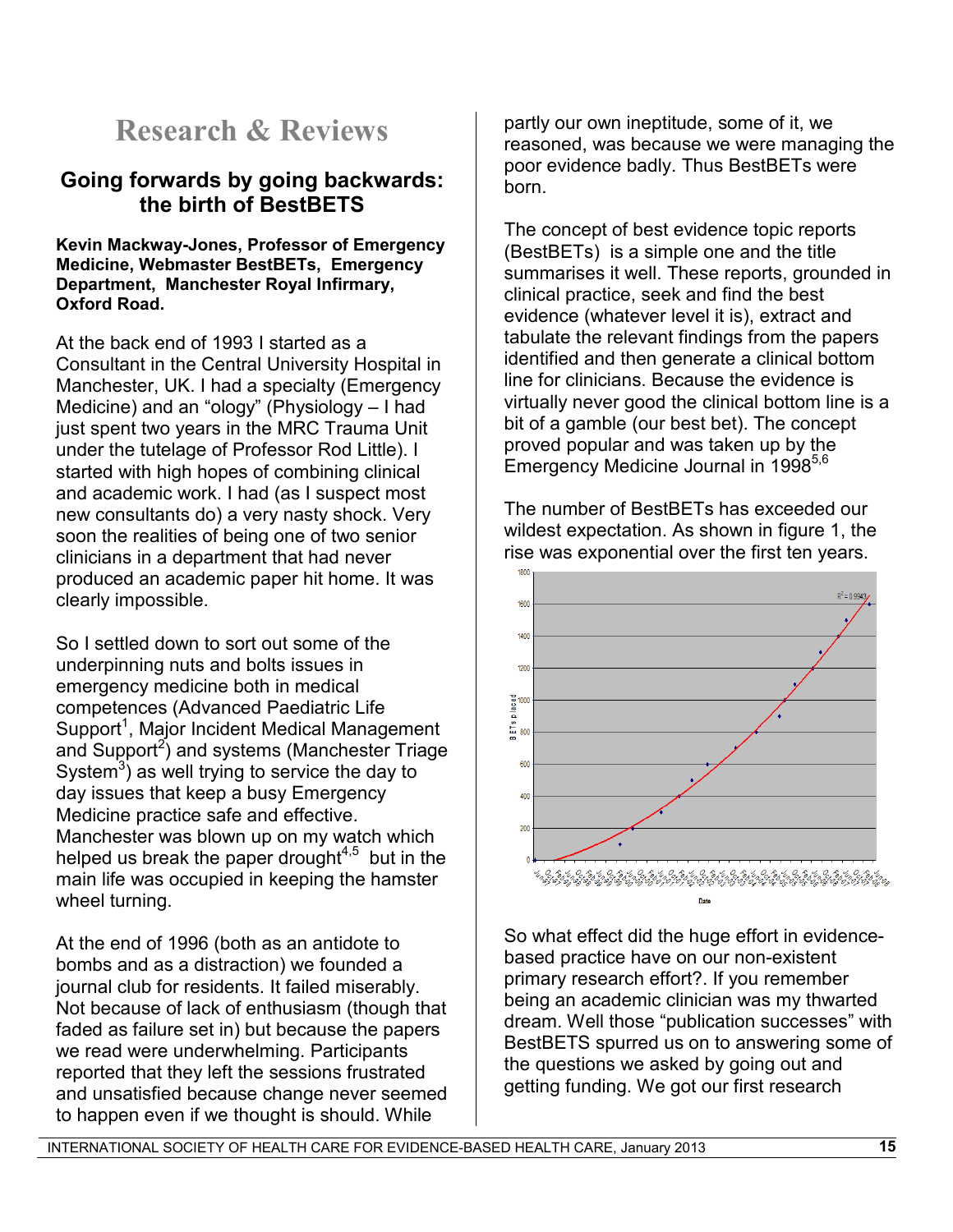fellow, submitted our first PhD and started our publication journey with a little lag.

Here's a graph of our primary publications (BestBETS articles have been removed) prepared by Sarah Thorning (from Paul Glasziou's group in Bond, Australia). What do you think?



# **ABSTRACTS from the 2012 ISEHC Conference, New Delhi**

# **Mobilizing evidence-based medicine education by a national literature searching and appraisal championship**

## **Heng-Lien Lo - Taiwan**

**Introduction**: The promotion of evidence-based medicine (EBM) through an innovative educational strategy is important to overcome the obstacles of teaching complex 5-step EBM process.Aims:To accelerate the diffusion of EBM in clinical setting and to increase multi-disciplinary team learning by a National Literature Searching and Appraisal Championship (NaLSAC).

**Methods**: To promote the EBM application, series activities of NaLSAC were conducted since 2006. Three participants with more than one clinical specialty are required to form a team. Each team has to fulfill the following tasks within three hours. The tasks include (1) according to pre-designed clinical scenario, developing at least 2 PICO questions, (2) describing search strategies, search process and related results accordingly, (3) selecting the best evidence, demonstrating appraising process and suggesting level of evidence, (4) applying study results to the patient based on pre-defined clinical scenario. Multidisciplinary

to team presentations. Evaluation criteria were validated with consensus from EBM experts and comprise major EBM components such as quality of PICO question, literature search, critical appraisal, clinical application.

**Results**: The participants of NaLSAC have steadily increased, from only 10 teams in 2006, 38 in 2007, 50 in 2008, 77 in 2009, 89 in 2010, to 101 teams in 2011. Among EBM steps, the step of applying evidence in clinical setting showed a relatively poor performance comparing to other EBM techniques. Feedbacks from more than 90% of participants indicated the NaLSAC can accelerate the application of EBM in their clinical practice. **Conclusion**: NaLSAC provide an effective strategy to foster EBM education environment. By contest, the championship provides model demonstration as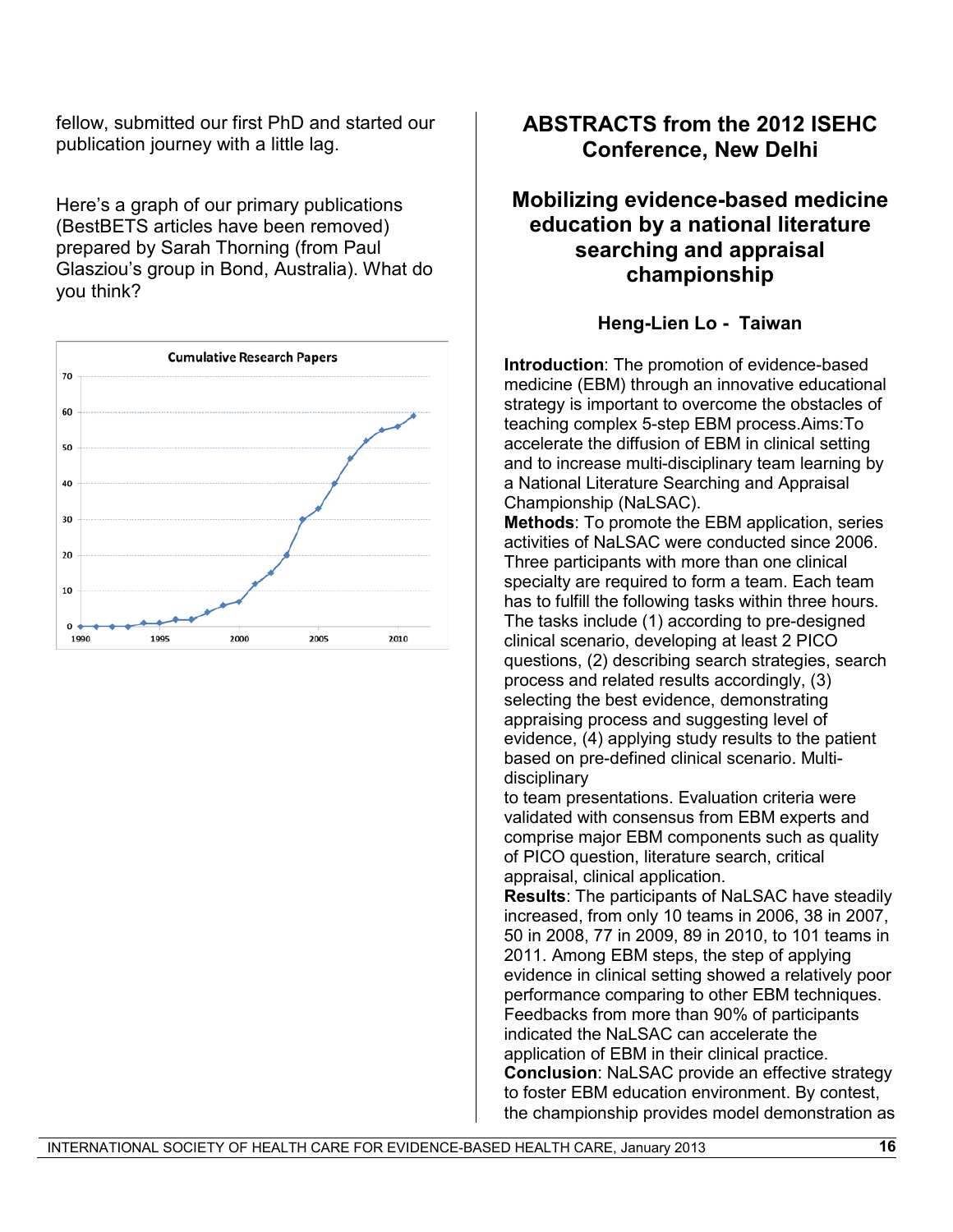an effective method in EBM education. The accelerating factors for the successfulness consist of a standardized and well-organized NaLSAC program, supports from hospital leadership, and comprising multi-disciplinary and simulating learning within championship.

# **OSCE-Integrated Workshops Can Enhance Evidence-Based Nursing Education**

## **Joyce Kee-Hsin Chen – Taiwan**

**Background**: Objective Structured Clinical Examinations (OSCEs) are not merely an essential tool for measuring clinical skills, but also a valuable strategy for stimulating learning motivation. **Aims**: The aim of this study was to determine the effectiveness of teaching strategies for OSCEintegrated evidence-based practice (EBP) workshops in which we planned to enhance the knowledge, skill, and attitude toward EBP among nurses.

**Methods**: This is a quasi-experimental study with repeated measures. Convenience sampling was conducted in two university hospitals in Taiwan, with 650 to 750nurses each. The inclusion period was between July 2010 and March 2011. The intervention was the "OSCE-integrated workshop", which involved an OSCE one week after a 4-hour EBP workshop. The outcomes were measured by the Taipei Evidence-Based Practice Questionnaire (TEBPQ) three times as follows: (1)before the EBP workshop, (2) after the EBP workshop, and (3) after the OSCE. The measurements were then converted into standardized scores to evaluate learning efficiency. : The study sample comprised 70 participants, 61 of whom were eligible for analysis, resulting in a completion rate of 87.1 %. The post EBP workshop learning efficiency was increased by 19.7 % over baseline. Furthermore, after participating in the OSCE-integrated workshop, the scores for all domains, "Ask," "Acquire," "Appraisal," "Apply," and "Attitude," were significantly increased ( $p < .05$ ). Finally, in this study, an OSCE-integrated workshop improved

overall learning efficiency by 35% over and above the efficiency of workshop alone. "**Conclusions**: In this study, OSCE-integrated workshops improved the knowledge, skill, and attitude toward EBP among nurses. Educators may be able to use an OSCE design to enhance the educational effectiveness of an EBP workshop.

# **Dissemination of systematic reviews in hospital setting: a comparative survey for diffusing the Cochrane library**

## **Heng-Lien Lo - Taiwan**

**Background**: The Cochrane Library is the most important online evidence retrieval database of systematic reviews. Since 2007, the National Health Research Institutes has offered Taiwan's regional hospitals to freely access Cochrane Library. Aims: This study investigated how Taiwan\'s regional hospitals disseminate its utilization.

**Methods**: The using rate of Cochrane reviews was measured in the participating hospitals from January 2008 to December 2009. Thereafter a questionnaire survey was conducted for each disseminator of regional hospitals at the beginning of 2010 to analyze their methods for disseminating Cochrane reviews.

**Results**: The hospitals were stratified into three groups by the relative rate of access: high (n=15), medium (n=16), and low (n=13). In comparison with the low-usage hospitals, the high-usage hospitals tended to assign a disseminator of evidence-based medicine (EBM) to take charge of the dissemination of Cochrane reviews (p<0.001). In addition, the high-usage hospitals more often used the following six methods: providing relevant information via email (p<0.05), investing in early adopters (p<0.05), having assistance of designated personnel (p<0.05), making the activity of early adopters observable (p<0.05), conducting workshops (p=0.001), and inviting experts for speeches (p<0.001). There was no significant difference between high- and low-usage hospitals in organizational barriers.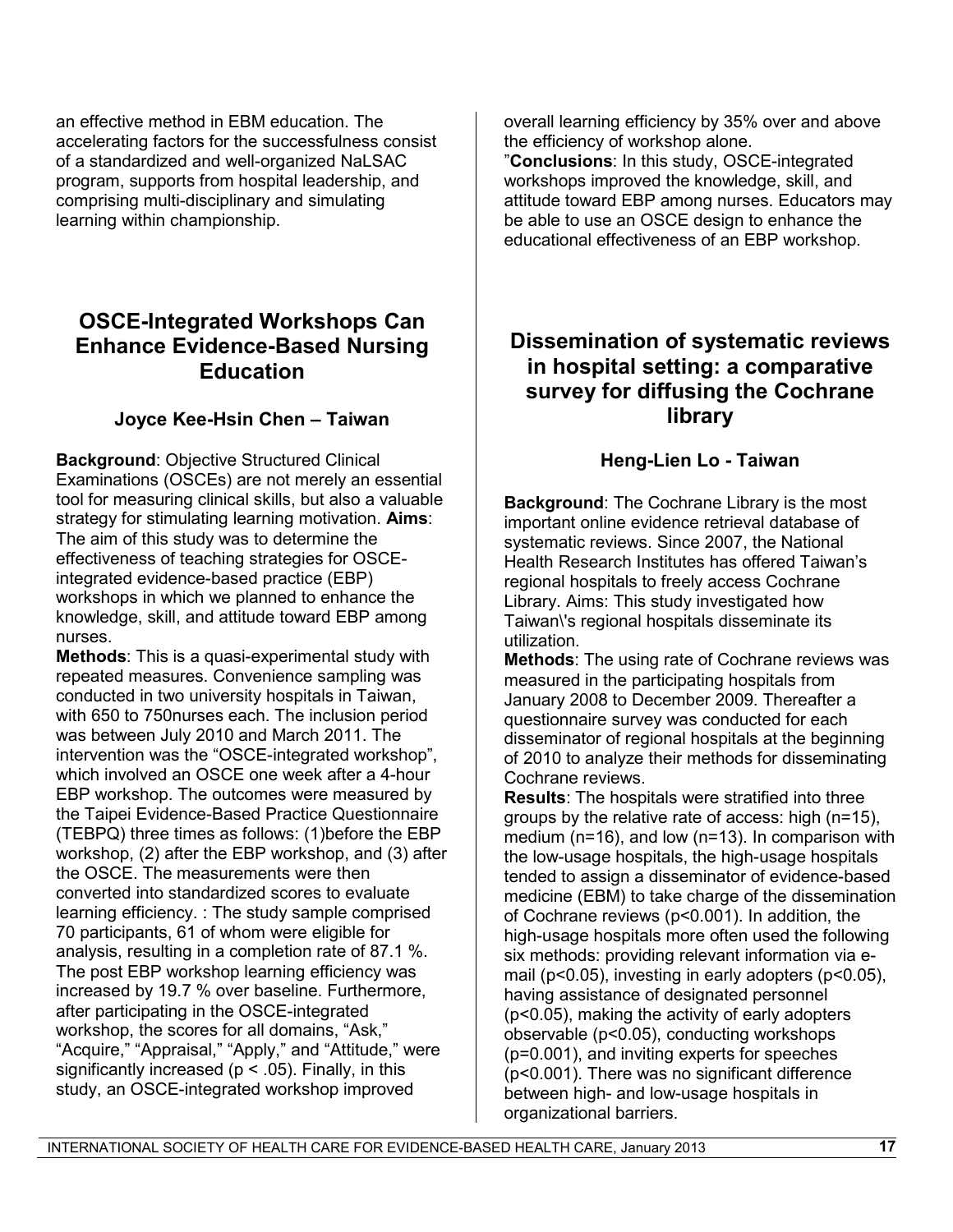**Conclusions**: This study has identified several helpful strategies used by Taiwan's hospitals to enhance the dissemination of the Cochrane Library, including awareness raising, active delivery of information, mentoring relationships, and educational training. The data suggest that disseminating EBM simultaneously is a key element.

**Note:** The full text for this study has now been published in Postgrad Med J 2012;88:511-514

# **Evaluation of Medical School Evidence-Based Medicine Curriculum using the validated Berlin Questionnaire Kuang-Hui Yu - Taiwan**

Evaluation of Medical School Evidence-Based Medicine Curriculum using the validated Berlin **Questionnaire** 

**Objective**: Evidence-based medicine (EBM) has been increasingly taught in medical schools, but few curricula have been evaluated using the validated instrument. To evaluate EBM curriculum knowledge and skills by the validated Berlin Questionnaire for clerkship medical students. **Materials and Methods**: We evaluated EBM knowledge and skill of 96 medical students as they progressed through an EBM curriculum in 2009 at Chang Gung University and Memorial Hospital. The EBM training course consisted of eighteen one-hour sessions held over eighteen weeks. The validated 15-item Berlin Questionnaire set A was conducted during the mid-term examination and, two weeks apart, at the end of the curriculum.

**Results**: Berlin Questionnaire score increased from 9.4±1.7 (median 9.5, range 5–14) to 12.8±0.9 (median 13.0, range 10–14). EBM knowledge and skills scores increased from mid-term examination baseline by 3.4 points at the end of the curriculum (p <0.001). Self-rated EBM knowledge increased by 0.3 points from

 $2.7\pm0.7$  to  $3.0\pm0.6$  in a five point Likert scale (p  $< 0.001$ ).

**Conclusions**: A semester of 18-hour medical school EBM curriculum was associated with an increased EBM knowledge and skills and high Berlin EBM Questionnaire score. This knowledge and skills increased after a repeated test two weeks apart at the end of the curriculum. The item discrimination index and difficulty index will be presented at the meeting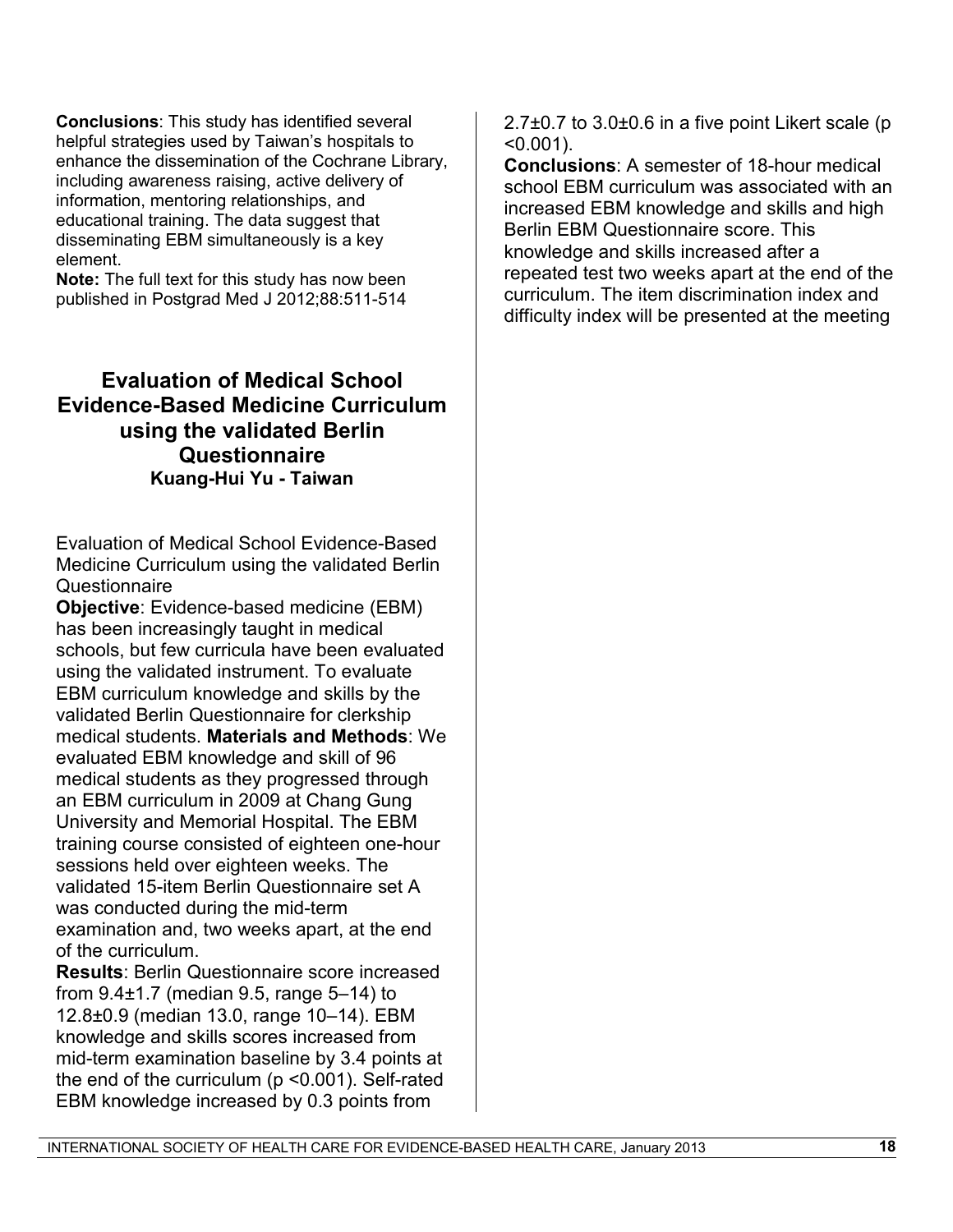# **Resources & Reviews**

# **The Physiotherapy Evidence Database (PEDro)**

**Joanna Diong,1,2 Anne Moseley1 on behalf of the PEDro group: Robert Herbert,<sup>2</sup> Catherine Sherrington,<sup>1</sup> Anne Moseley,<sup>1</sup> Christopher Maher,<sup>1</sup> Mark Elkins<sup>3</sup> 1 The George Institute for Global Health; 2 Neuroscience Research Australia; 3 Department of Respiratory Medicine, Royal Prince Alfred Hospital**

The [Physiotherapy Evidence Database](http://www.pedro.org.au/) (PEDro, [www.pedro.org.au\)](http://www.pedro.org.au/) is a free, online evidence resource which indexes over 23,000 reports of randomised controlled trials, systematic reviews and clinical practice guidelines in physiotherapy. For each trial, review or guideline, PEDro provides the citation details, abstract, and links to full-text (where available). $1$  PEDro is a comprehensive database that is accessed by users worldwide. PEDro indexes 92-99% of all reports of physiotherapy trials; indexing on PEDro is comparable to major medical databases such as PubMed, CENTRAL and EMBASE and is more comprehensive than CINAHL, AMED and Hooked on Evidence.<sup>[2,](#page-4-1)[3](#page-18-0)</sup> Approximately 10% of all records in PEDro are written in languages other than English. In 2011, PEDro was accessed by users from 165 countries to answer close to 5000 clinical questions per day (that is, a search was performed every 18 seconds on average). $1$  The homepage is now available in simplified Chinese, German, English, French, Italian, Japanese, Portuguese, Spanish, and Korean. Translation into traditional Chinese is in progress. Users can be notified of monthly updates to PEDro via subscription to syndication feeds, the PEDro email list, Twitter or Facebook.<sup>[1](#page-4-0)</sup> PEDro is produced and hosted by the Centre for Evidence Based Physiotherapy at The George Institute for Global Health, an independent not-forprofit organisation affiliated with The University of Sydney.

The PEDro database can be searched using links to a simple or advanced search, or using a link to

the Allied Health Evidence search [\(www.alliedhealthevidence.com\)](http://www.alliedhealthevidence.com/) on the PEDro home page which searches PEDro in combination with other databases such as OTseeker [\(www.otseeker.com\)](http://www.otseeker.com/), PsycBITE [\(www.psycbite.com\)](http://www.psycbite.com/) and SpeechBITE [\(www.speechbite.com\)](http://www.speechbite.com/) databases. When conducting an advanced search, reports of trials, reviews or guidelines can be retrieved and filtered by a number of criteria including report method, PEDro scale score and clinical area or subdiscipline (Figure 1). Reports of trials retrieved from the search are displayed and sorted by PEDro scale score (Figure 2) and when each report is selected, its bibliographic details are displayed. PEDro therefore provides direct, rapid access to high-quality physiotherapy research and allows users to search and filter reports of randomised controlled trials by quality and other criteria.

|                                                                                                                                                                                                                                                                                                                                                                                                                                                                                                                    |                            |                     |    | Change font size: A- A A+  |                       |
|--------------------------------------------------------------------------------------------------------------------------------------------------------------------------------------------------------------------------------------------------------------------------------------------------------------------------------------------------------------------------------------------------------------------------------------------------------------------------------------------------------------------|----------------------------|---------------------|----|----------------------------|-----------------------|
| PHYSIOTHERAPY EVIDENCE DATABASE                                                                                                                                                                                                                                                                                                                                                                                                                                                                                    |                            |                     |    |                            |                       |
| PEDro, the Physiotherapy Evidence Database, is a free database of randomised trials, systematic reviews and clinical practice guidelines in<br>physiotherapy. You can search the database for bibliographic details, and sometimes full text, of trials, reviews and guidelines using this<br>Advanced Search page or the Simple Search page. PEDro is produced by the Centre for Evidence-Based Physiotherapy at The George<br>Institute for Global Health. For more information please wsit the PEDro home-page. |                            |                     |    |                            |                       |
| Home Q. New Search (Single) Q. New Search (Advanced) @ Search Help                                                                                                                                                                                                                                                                                                                                                                                                                                                 |                            |                     |    |                            |                       |
| Abstract & Title: fracture                                                                                                                                                                                                                                                                                                                                                                                                                                                                                         |                            |                     |    | <b>Principal Supporter</b> |                       |
|                                                                                                                                                                                                                                                                                                                                                                                                                                                                                                                    | Therapy: strength training |                     | ۰  |                            |                       |
| Problem:                                                                                                                                                                                                                                                                                                                                                                                                                                                                                                           |                            |                     | ž. | NSW                        | <b>MOTOR ACCIDENT</b> |
|                                                                                                                                                                                                                                                                                                                                                                                                                                                                                                                    | Body Part: thigh or hip    |                     | ٠  |                            | <b>AUTHORITY</b>      |
| Subdiscipline:                                                                                                                                                                                                                                                                                                                                                                                                                                                                                                     |                            |                     | ٠  |                            |                       |
| Topic:                                                                                                                                                                                                                                                                                                                                                                                                                                                                                                             |                            |                     | ۰  |                            |                       |
| Method:                                                                                                                                                                                                                                                                                                                                                                                                                                                                                                            | clinical trial             |                     | ۰  |                            |                       |
| Author/Association:                                                                                                                                                                                                                                                                                                                                                                                                                                                                                                |                            |                     |    |                            |                       |
| Title Only:                                                                                                                                                                                                                                                                                                                                                                                                                                                                                                        |                            |                     |    |                            |                       |
| Source:                                                                                                                                                                                                                                                                                                                                                                                                                                                                                                            |                            |                     |    |                            |                       |
| Published Since:                                                                                                                                                                                                                                                                                                                                                                                                                                                                                                   |                            | mm                  |    |                            |                       |
| New records added since:                                                                                                                                                                                                                                                                                                                                                                                                                                                                                           |                            | [MMDD/YYYY]         |    |                            |                       |
| Score of at least:                                                                                                                                                                                                                                                                                                                                                                                                                                                                                                 |                            | [/10]               |    |                            |                       |
|                                                                                                                                                                                                                                                                                                                                                                                                                                                                                                                    |                            |                     |    |                            |                       |
| Return: 20                                                                                                                                                                                                                                                                                                                                                                                                                                                                                                         |                            | - records at a time |    |                            |                       |

Figure 1. Advanced search of "fracture" in PEDro filtering by "strength training" in Therapy, "thigh or hip" in Body Part and "clinical trial" in Method.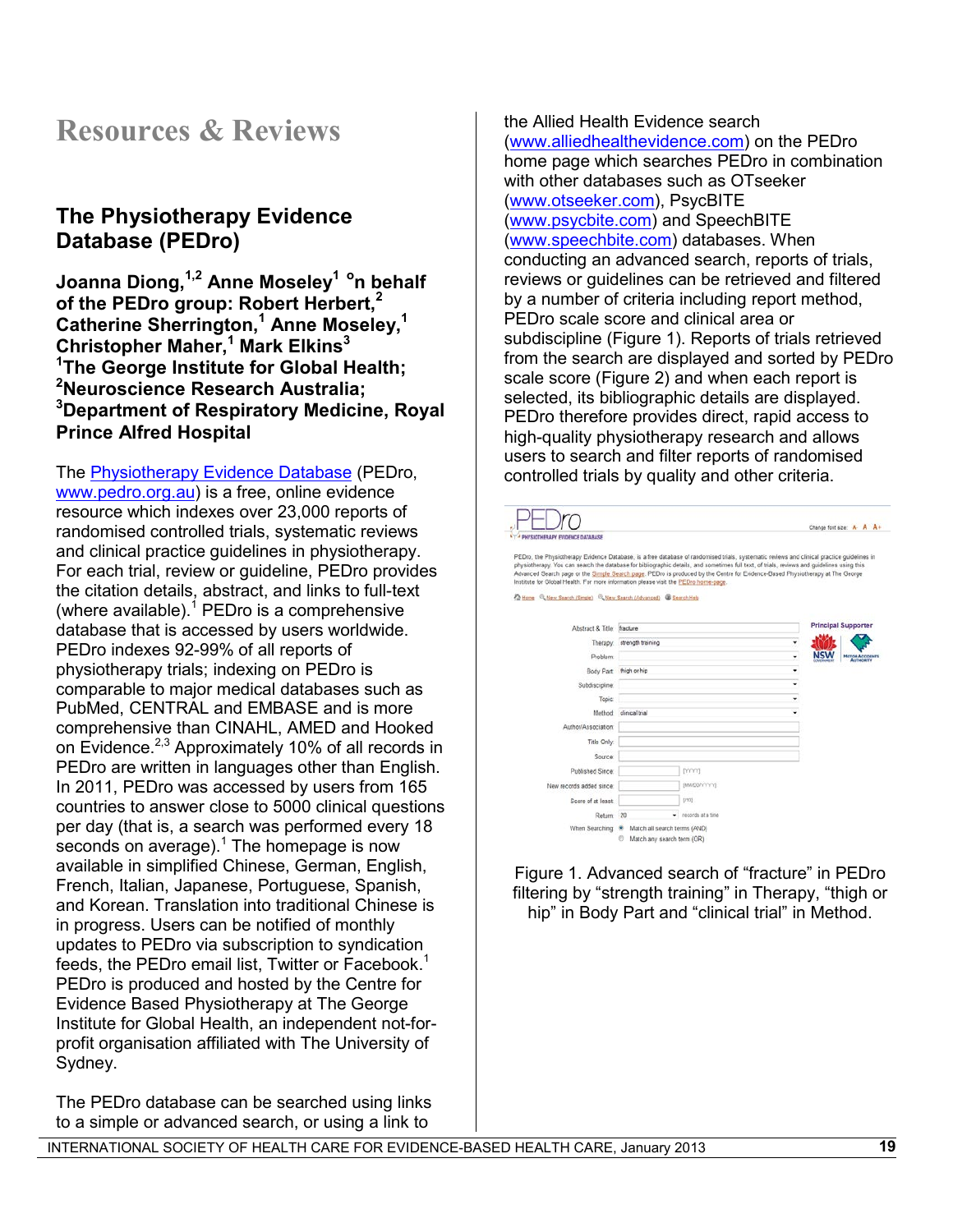#### Iro Change font size: A- A A+

2 Home W Display Selected Records C. New Search (Smole) C. New Search (Advanced) C. Continue Searching (Advanced) C Search Help

#### **Search Results**

Click on a title to view details of that record. If your search has returned many records you may need to click on Next (at the top or bottom of<br>the list of records). To display a list of records from one or a series of se of the page).

| MACOLD 1 - YO OL 40 LAVIT FREE                                                                                                                                                                 |              |       |                  |
|------------------------------------------------------------------------------------------------------------------------------------------------------------------------------------------------|--------------|-------|------------------|
| Title                                                                                                                                                                                          | Method Score | (710) | Select<br>Record |
| Prolonged strength training in older patients after hip fracture: a randomised controlled trial (with consumer<br>summaryl                                                                     | trial        | 8/10  | Select           |
| Progressive strength training in older patients after hip fracture: a randomised controlled trial [with<br>consumer summary]                                                                   | trial        | 8/10  | Select           |
| Mobility training after hip fracture: a randomised controlled trial [with consumer summary]                                                                                                    | trial        | 8/10  | Select           |
| Nutritional supplementation and resistance training in nutritionally at risk older adults following lower limb<br>fracture; a randomized controlled trial (with consumer summary)              | trial        | 8/10  | Select           |
| Home-based leg-strengthening exercise improves function 1 year after hip fracture: a randomized<br>controlled study                                                                            | trial        | 7/10  | Select           |
| (Effect of early rehabilitation on the hip joint function in patients with comminuted posterior wall fractures of<br>the acetabulum after internal fixation) (Chinese - simplified characters) | trial        | 7/10  | Select           |
| Randomised controlled trial of electrical stimulation of the quadriceps after proximal femoral fracture                                                                                        | trial        | 7/10  | Select           |
| The effects of muscle strength and power training on mobility among older hip fracture patients                                                                                                | trial        | 7/10  | Select           |
| Interdisciplinary intervention for hip fracture in older Tanvanese, benefits last for 1 year.                                                                                                  | trial        | 7/10  | Select           |
| A multidisciplinary, multifactorial intervention program reduces postoperative falls and injuries after femoral<br>nock fracture                                                               | trial        | 7/10  | Select           |

Figure 2. Results from the search shown in Figure 1. Trials are sorted by PEDro scale score.

PEDro differs from other evidence resources because all trial reports are independently assessed for risk of bias using a checklist called the ["PEDro scale](http://www.pedro.org.au/english/downloads/pedro-scale/)["](#page-18-1)<sup>4</sup> and these quality scores are used to rank the search results to quickly guide users to trial reports which are likely to be of lower risk of bias. (Systematic reviews and clinical practice guidelines are indexed on PEDro but are not scored.) The PEDro scale considers three aspects of trial quality: internal validity ("believability") of the report, whether the report contains sufficient statistical information to be interpretable, and external validity ("generalisability") of the report. The 10 items relating to internal validity and interpretability are summed to produce a total PEDro score. Most items of the PEDro scale were designed based on the Delphi List developed by Verhagen and colleagues $5$  which is a list of trial characteristics thought to be important for assessing trial quality based on clinical expert consensus. The PEDro scale contains additional items related to completeness of follow-up and reporting of between-group statistical comparisons. One item from the Delphi List relates to external validity (that is, eligibility criteria) and is excluded from the calculation of the total PEDro score, however this item has been retained so all Delphi List items are represented in the PEDro scale. There is considerable research that provides evidence of the reliability and validity of the PEDro scale at measuring trial quality. $4,6,7$  $4,6,7$  $4,6,7$  Randomised controlled trials are rated based on information that

is unambiguously reported for the 10 criteria. Trials are rated by staff of the Centre for Evidence Based Physiotherapy or volunteer physiotherapists. All trials are independently rated by two raters and a third consensus rater arbitrates the scores. Informal and non-systematic checks of the quality of some ratings are performed and users of PEDro may dispute trial ratings if errors are detected.

PEDro is supported by several organisations including the Motor Accidents Authority of New South Wales, the American Physical Therapy Association, the Australian Physiotherapy Association and 42 Member Organisations of the World Confederation for Physical Therapy. PEDro also links to many international websites including those of academic institutions, national physiotherapy associations, libraries and other collaborators.<sup>[1](#page-4-0)</sup> PEDro aims to continue providing users with rapid access to high-quality physiotherapy research. Please visit the website or [contact us](http://www.pedro.org.au/english/about-us/contact-details/) for more information.

#### **References**

1. Elkins MR, Moseley AM, Sherrington C, Herbert RD, Maher CG. Growth in the Physiotherapy Evidence Database (PEDro) and use of the PEDro scale. Br J Sports Med 2012.

2. Michaleff ZA, Costa LO, Moseley AM, Maher CG, Elkins MR, Herbert RD, et al. CENTRAL, PEDro, PubMed, and EMBASE are the most comprehensive databases indexing randomized controlled trials of physical therapy interventions. Phys Ther 2011; 91(2):190-197.

<span id="page-18-0"></span>3. Moseley AM, Sherrington C, Elkins MR, Herbert RD, Maher CG. Indexing of randomised controlled trials of physiotherapy interventions: a comparison of AMED, CENTRAL, CINAHL, EMBASE, hooked on evidence, PEDro, PsycINFO and PubMed. Physiotherapy 2009; 95(3):151-156.

<span id="page-18-1"></span>4. Maher CG, Sherrington C, Herbert RD, Moseley AM, Elkins M. Reliability of the PEDro scale for rating quality of randomized controlled trials. Phys Ther 2003; 83(8):713-721.

<span id="page-18-2"></span>5. Verhagen AP, de Vet HC, de Bie RA, Kessels AG, Boers M, Bouter LM, et al. The Delphi list: a criteria list for quality assessment of randomized clinical trials for conducting systematic reviews developed by Delphi consensus. J Clin Epidemiol 1998; 51(12):1235-1241.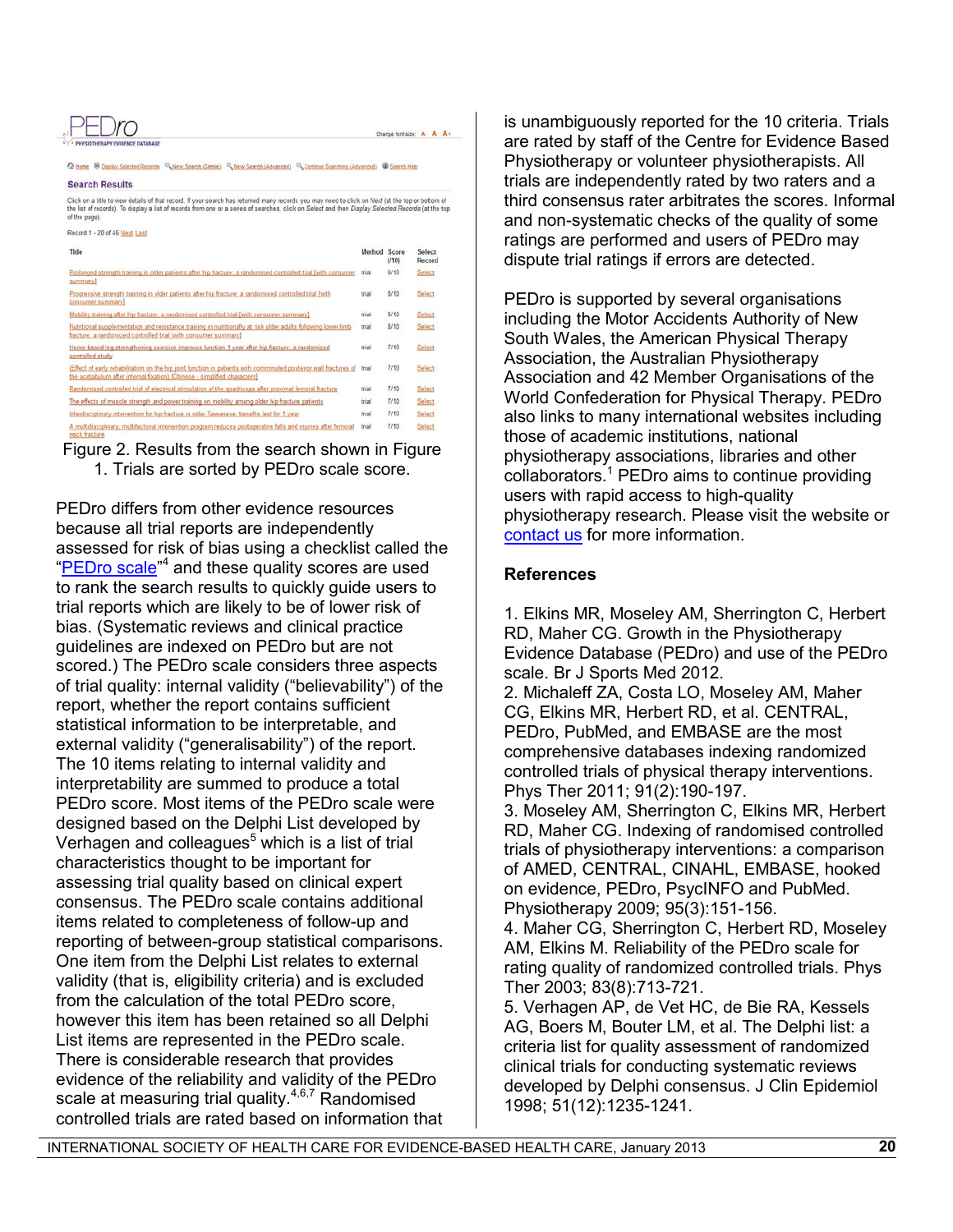<span id="page-19-1"></span><span id="page-19-0"></span>6. Bhogal SK, Teasell RW, Foley NC, Speechley MR. The PEDro scale provides a more comprehensive measure of methodological quality than the Jadad scale in stroke rehabilitation literature. J Clin Epidemiol 2005; 58(7):668-673. 7. de Morton NA. The PEDro scale is a valid measure of the methodological quality of clinical trials: a demographic study. Aust J Physiother 2009; 55(2):129-133.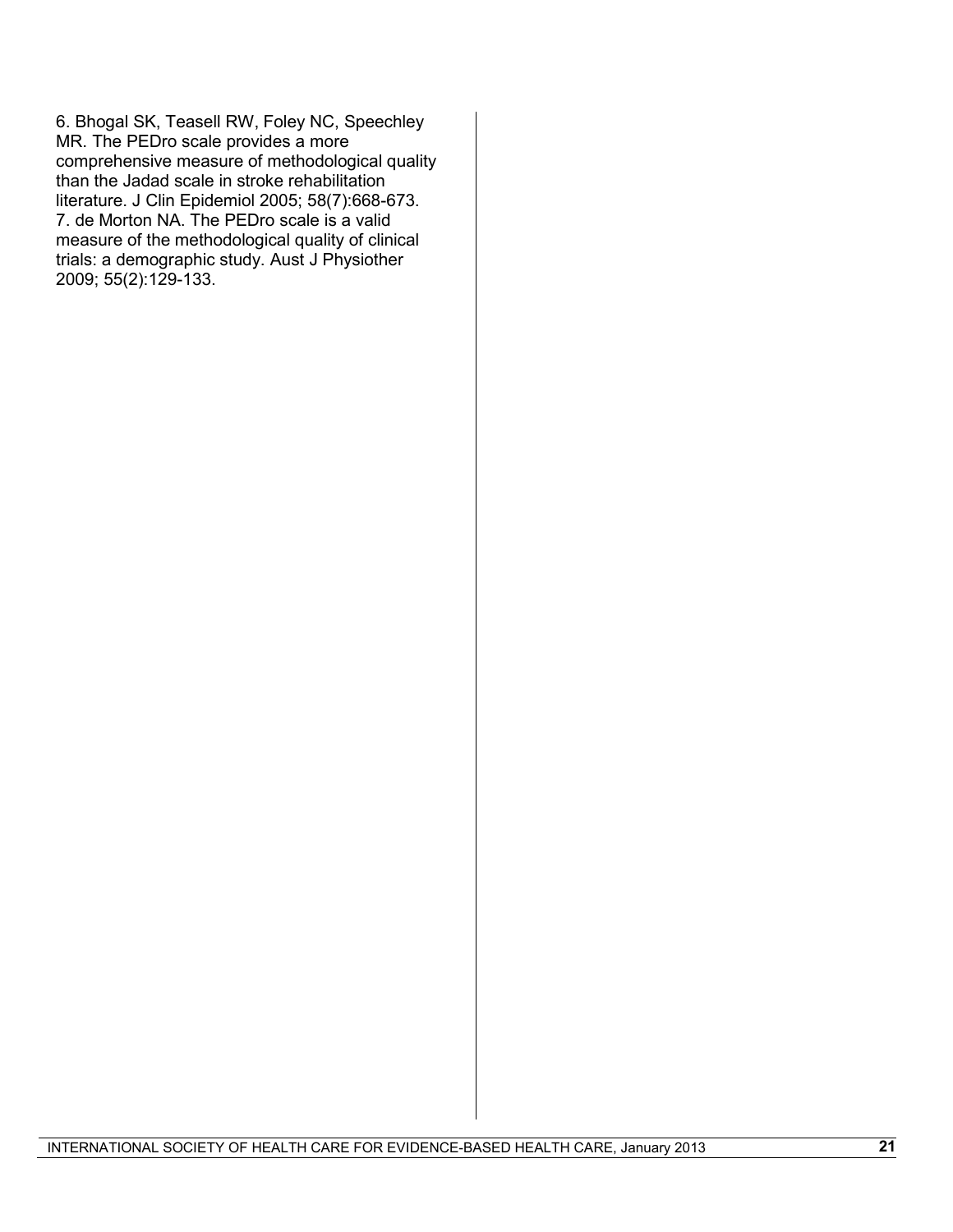# **Workshops & Conferences**

# Form the world's leading thinkers, researchers and practitioners of evidence-based

healthcare

## **March 25-26 2013 Oxford**

practice.



At the Evidence Live conference researchers, clinicians and professionals, working with evidence at different stages in the healthcare chain, learn about important issues in healthcare. The programme is designed to showcase the most innovative ideas, processes and best practices that form the foundations of an evidence-based approach.

More information can be found at - <http://www.evidencelive.org/>

**General enquiries, venue and travel**

**Ruth Davis**

**Tel: +44 (0) 1865 289 322**

**Email: [info@evidencelive.org,](mailto:info@evidencelive.org) [ruth@evidencelive.org](mailto:ruth@evidencelive.org)**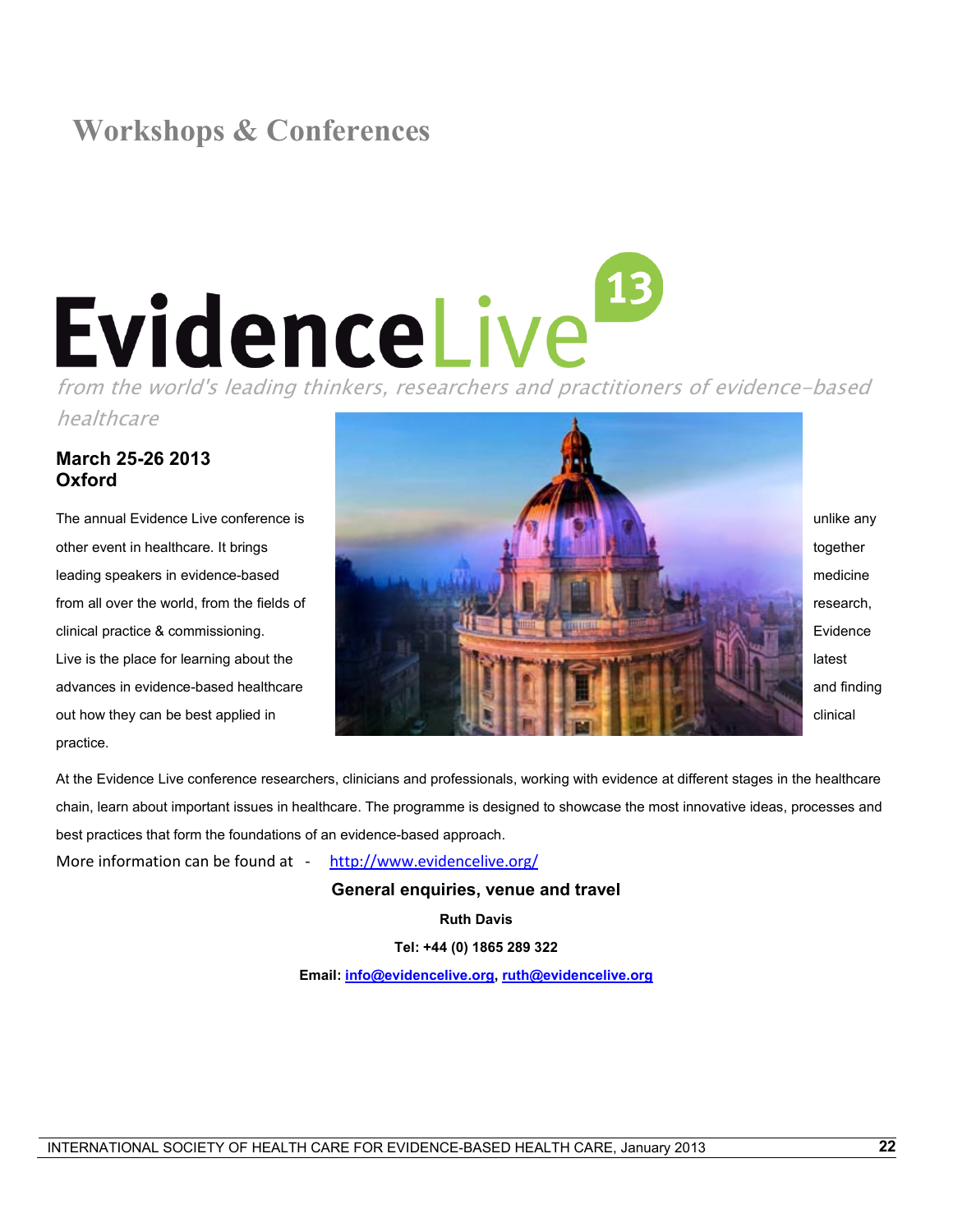**7th International Shared Decision Making Conference**





 Between June 16 and June 19 of 2013 we will be meeting in Lima, Perú to push for a patient revolution. Researchers, patients, clinicians, and policymakers will get together to discuss how to globalize patient-centered care in general and shared decision making in particular, globalizing it to people, practices, healthcare environments, and countries, in which these practices are not common, considered feasible, or accepted.

 To accomplish our goals we will set several inspiring keynote addresses and thought provoking panels, offer plenty of time for dialogue and networking, training courses for newbies and experts, and a rich social calendar to make more colleagues, collaborators and friends.



#### **Important Dates:**

- **Abstract Submission Opens Registration Opens** Deadline for Abstract Submissions Notification of Acceptance of Abstracts End of Early Registration Conference \*Pacific Standard Time
- 10 December 2012 14 January 2013 Midnight\* 15 February 2013 15 April 2013 19 April 2013 18 - 21 August 2013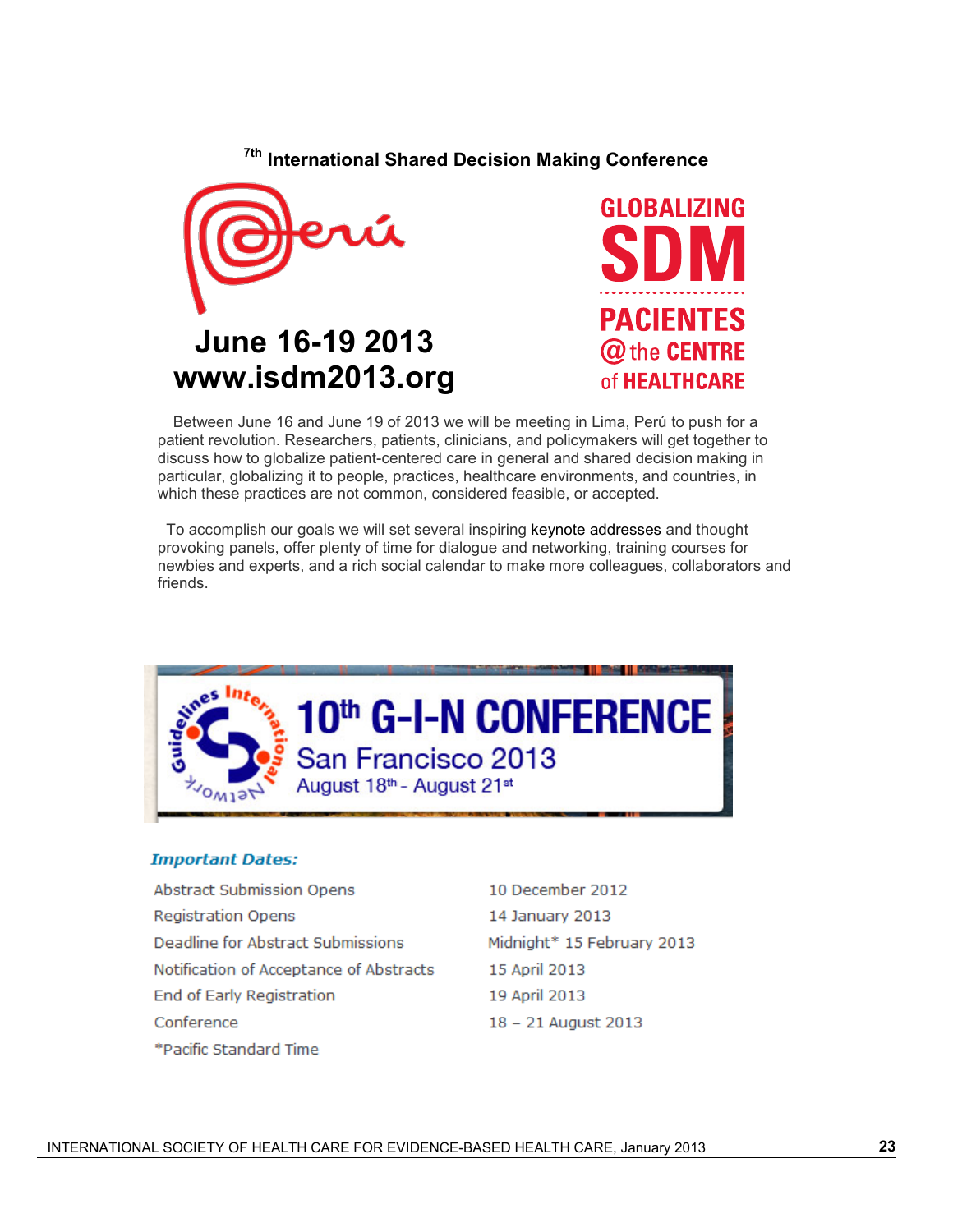

**2nd Conference of International Society for EBHC 6th International Conference for EBHC Teachers and Developers Evidence, Governance, Performance Taormina (Italy), 30th October - 2nd November 2013**



The GIMBE Foundation and the International Society for Evidence-Based Health Care are pleased to announce the **EBHC International Joint Conference 2013**, which will take place in Taormina (Italy), from  $30<sup>th</sup>$  October to  $2<sup>nd</sup>$  November 2013.

The **6th International Conference of Evidence-based Health Care Teachers & Developers** will be held jointly with the 2<sup>nd</sup> Conference of International Society for Evidence-based **Health Care**.

The 3-day program will include a mix of renowned keynote speakers, oral presentations, workshops, poster sessions, participant surveys with televoter, and productive small group sessions to encourage exchange and the development of new ideas in teaching and practicing evidence-based health care.

More details and abstract form (due 15<sup>th</sup> March) are at: [www.ebhc.org](http://www.ebhc.org/)

**Nino Cartabellotta**, GIMBE Foundation (Italy) Conference Chair

## **Paul Glasziou** Bond University (Australia) Chair of the Steering Committee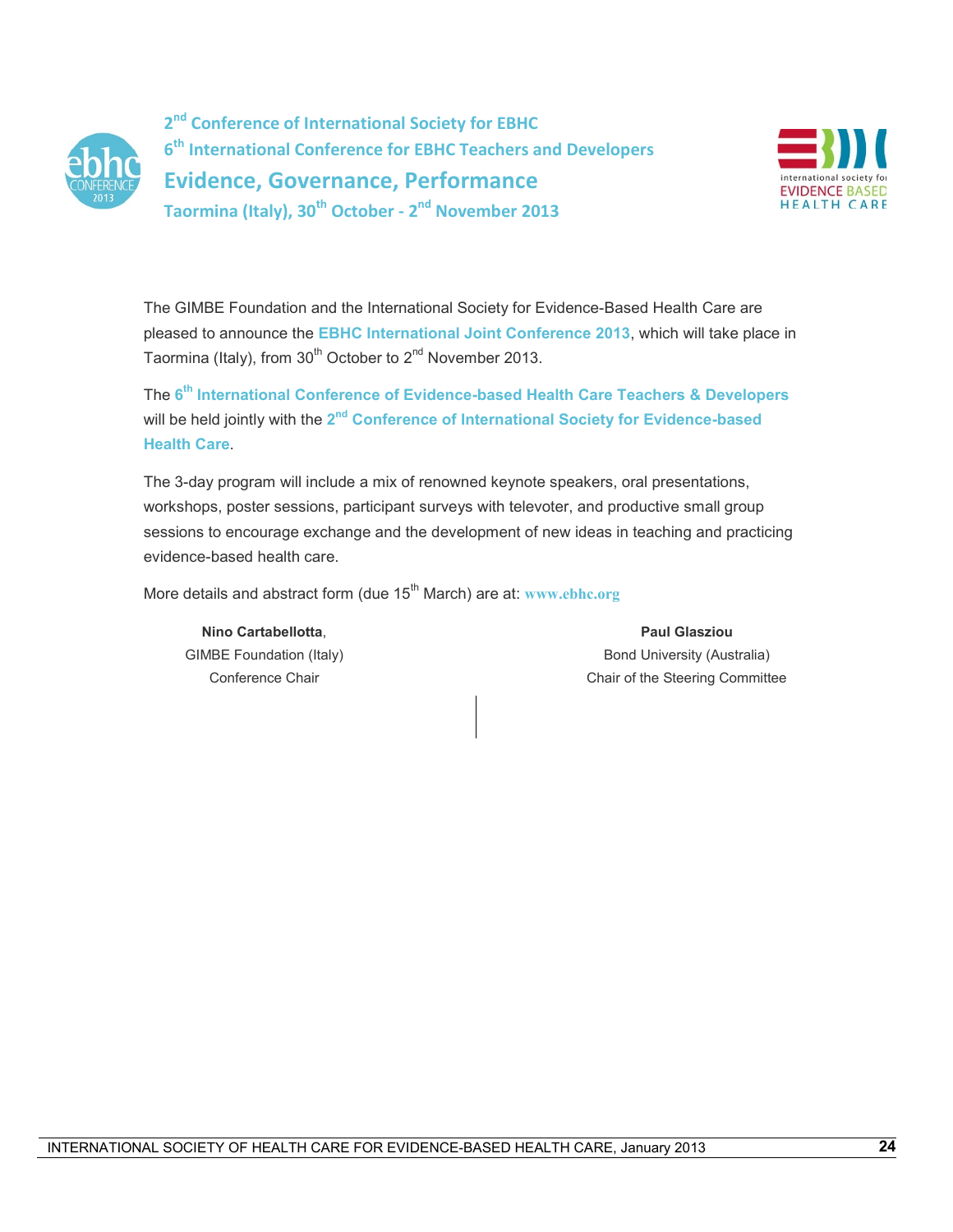# **EDITORS**

#### *Jason Busse*

Assistant Professor, Clinical Epidemiology & Biostatistics McMaster University, Faculty of Health Sciences Clinical Epidemiology & Biostatistics 1280 Main Street West, HSC-2C12 Hamilton, ON L8S 4K1 **[j.busse@rogers.com](mailto:j.busse@rogers.com)**

#### *Paul Glasziou*

Professor of Evidence-Based Medicine Director of the Centre for Research in Evidence Based Practice Bond University Qld, Australia 4229 **[paul\\_glasziou@bond.edu.au](mailto:paul_glasziou@bond.edu.au)**

#### *Gordon Guyatt*

Professor, Clinical Epidemiology & Biostatistics McMaster University, Faculty of Health Sciences Clinical Epidemiology & Biostatistics 1280 Main Street West, HSC-2C12 Hamilton, ON L8S 4K1 **[guyatt@mcmaster.ca](mailto:guyatt@mcmaster.ca)**

# **SECTION EDITORS**

Teaching Tips: Kameshwar Prasad (India) - **[drkameshwarprasad@yahoo.co.in](mailto:drkameshwarprasad@yahoo.co.in)** Research & Reviews: Jose Emparanza (Spain) - **[jemparan@chdo.osakidetza.net](mailto:jemparan@chdo.osakidetza.net)** Resource Reviews: Lubna Al-Ansary (Saudia Arabia) - **[lansary@yahoo.com](mailto:lansary@yahoo.com)** Regional Reports: Ken Kuo (Taiwan) - **[KENNANK@aol.com](mailto:KENNANK@aol.com)**

# **EDITORIAL ASSISTANT**

*Chrissy Erueti*

Assistant Professor Centre for Research in Evidence Based Practice Bond University Qld, Australia 4229 **[cerueti@bond.edu.au](mailto:cerueti@bond.edu.au)**